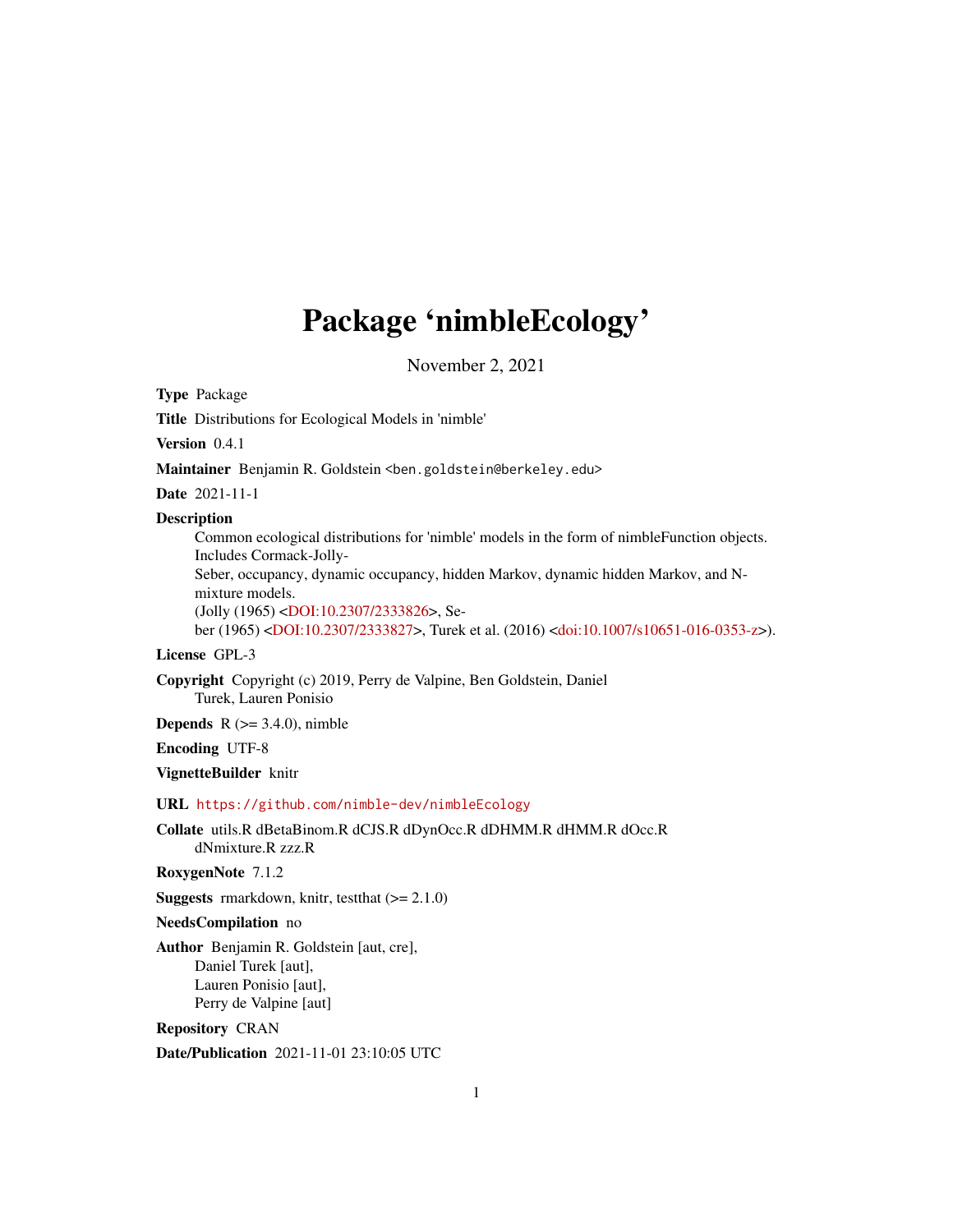# <span id="page-1-0"></span>R topics documented:

dBetaBinom *A beta binomial distribution and beta function for use in* nimble *mod-*

# Description

dBetaBinom and dBetaBinom\_One provide a beta binomial distribution that can be used directly from R or in nimble models. These are also used by beta binomial variations of dNmixture distributions. nimBetaFun is the beta function.

#### Usage

```
nimBetaFun(a, b, log)
dBetaBinom(x, N, shape1, shape2, log = 0)
dBetaBinom_One(x, N, shape1, shape2, log = 0)
rBetaBinom(n, N, shape1, shape2)
rBetaBinom_One(n, N, shape1, shape2)
```
*els*

# Arguments

| a        | shape 1 argument of the beta function nimBetaFun.                                                                                                                        |
|----------|--------------------------------------------------------------------------------------------------------------------------------------------------------------------------|
| b        | shape2 argument of the beta function nimBetaFun.                                                                                                                         |
| log      | TRUE or 1 to return log probability. FALSE or 0 to return probability.                                                                                                   |
| $\times$ | vector of integer counts.                                                                                                                                                |
| N        | number of trials, sometimes called "size".                                                                                                                               |
| shape1   | shape I parameter of the beta-binomial distribution.                                                                                                                     |
| shape2   | shape2 parameter of the beta-binomial distribution.                                                                                                                      |
| n        | number of random draws, each returning a vector of length 1en. Currently only<br>$n = 1$ is supported, but the argument exists for standardization of " $r$ " functions. |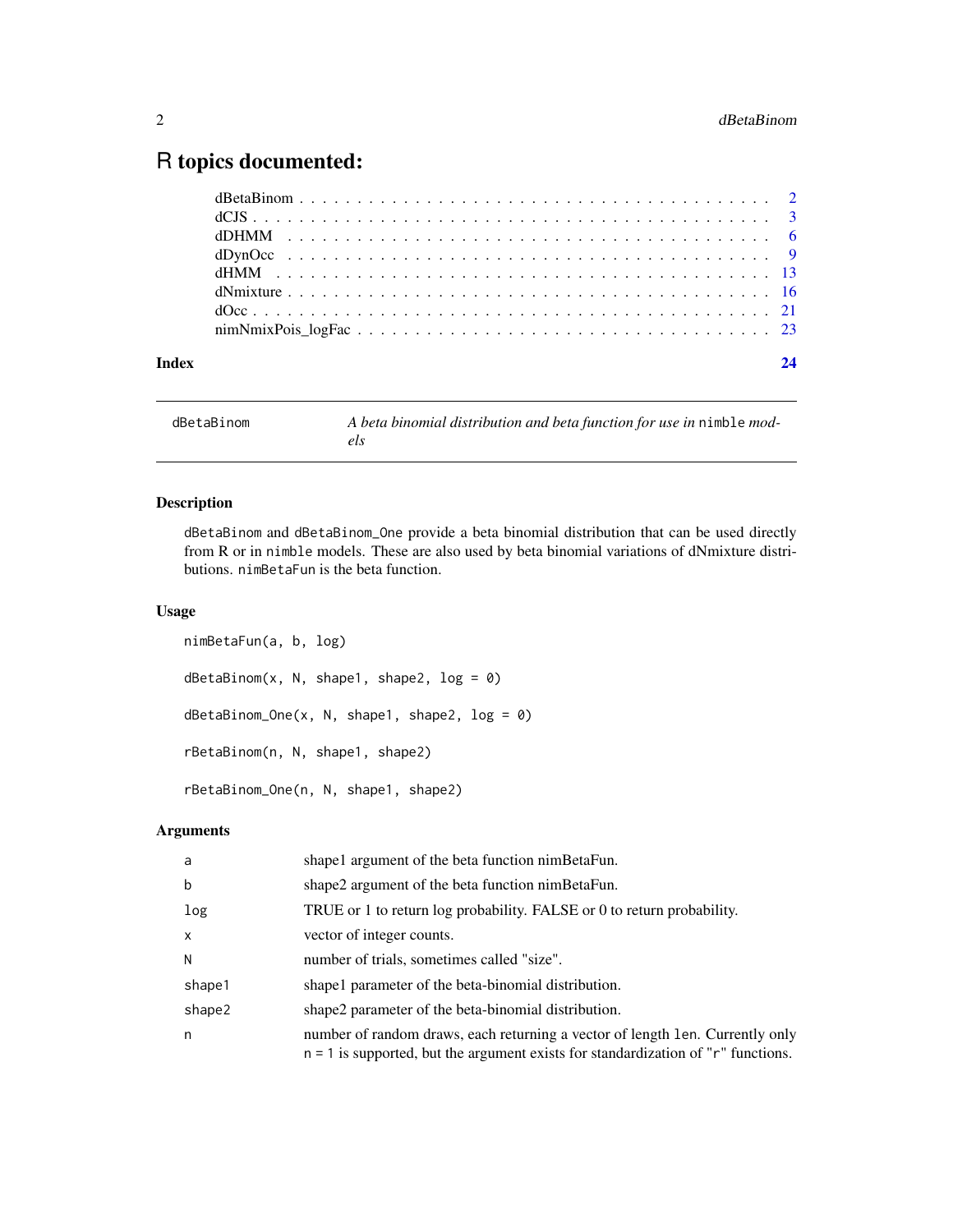#### <span id="page-2-0"></span>dCJS 3

# Details

These nimbleFunctions provide distributions that can be used directly in R or in nimble hierarchical models (via [nimbleCode](#page-0-0) and [nimbleModel](#page-0-0)). They were originally written for the beta binomial Nmixture extensions.

The beta binomial distribution is equivalent to a binomial distribution whose probability is itself a beta distributed random variable.

The probability mass function of the beta binomial is choose  $(N, x) * B(x + shape1, N -x + shape2)$ / B(shape1,shape2), where B(shape1,shape2) is the beta function.

The beta binomial distribution is provided in two forms. dBetaBinom and rBetaBinom are used when x is a vector (i.e. length(x)  $> 1$ ), in which case the parameters alpha and beta must also be vectors. When x is scalar, dBetaBinom\_One and rBetaBinom\_One are used.

#### Author(s)

Ben Goldstein and Perry de Valpine

## See Also

For beta binomial N-mixture models, see [dNmixture](#page-15-1). For documentation on the beta function, use ?stats::dbeta

#### Examples

```
# Calculate a beta binomial probability
dBetaBinom(x = c(4, 0, 0, 3), N = 10,
 shape1 = c(0.5, 0.5, 0.3, 0.5), shape2 = c(0.2, 0.4, 1, 1.2))
# Same for case with one observation
dBetaBinom_One(x = 3, N = 10, shape1 = 0.5, shape2 = 0.5, log = TRUE)
```
<span id="page-2-1"></span>dCJS *Cormack-Jolly-Seber distribution for use in* nimble *models*

#### Description

dCJS\_\*\* and rCJS\_\*\* provide Cormack-Jolly-Seber capture-recapture distributions that can be used directly from R or in nimble models.

#### Usage

 $dCJS\_ss(x, probSource, probCapture, len = 0, log = 0)$  $dCJS_sv(x, probSource, probCapture, len = 0, log = 0)$  $dCJS_vs(x, probSurvive, probCapture, len = 0, log = 0)$  $dCJS_vv(x, probSurvive, probCapture, len = 0, log = 0)$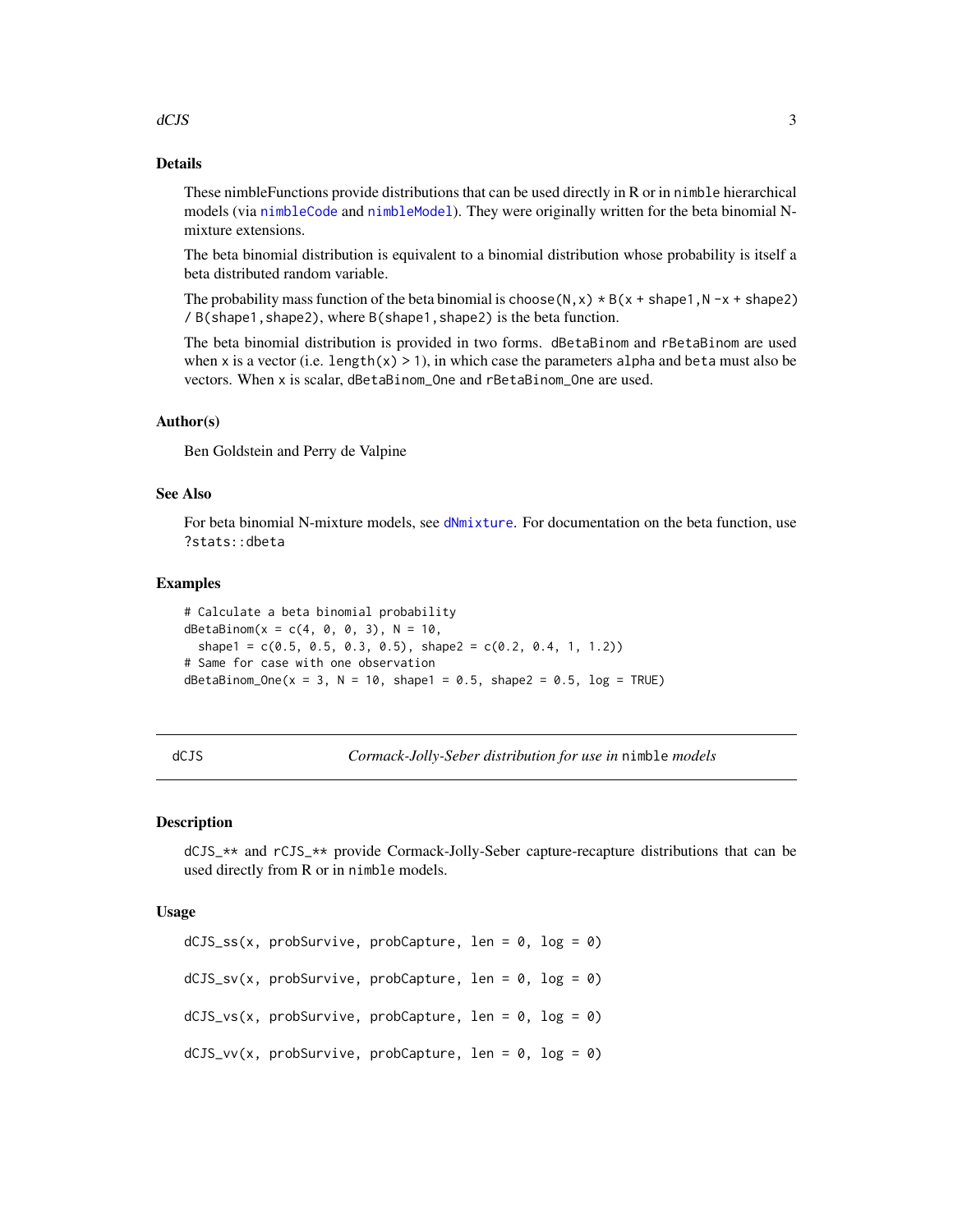<span id="page-3-0"></span>rCJS\_ss(n, probSurvive, probCapture, len = 0) rCJS\_sv(n, probSurvive, probCapture, len = 0) rCJS\_vs(n, probSurvive, probCapture, len = 0) rCJS\_vv(n, probSurvive, probCapture, len = 0)

# Arguments

| x           | capture history vector of 0s (not captured) and 1s (captured). Include the initial<br>capture, so $x[1]$ should equal 1.                                                                                                                                        |
|-------------|-----------------------------------------------------------------------------------------------------------------------------------------------------------------------------------------------------------------------------------------------------------------|
| probSurvive | survival probability, either a time-independent scalar (for $dCJS_s^*$ ) or a time-<br>dependent vector (for $dCJS_v^*$ ) with length 1en -1.                                                                                                                   |
| probCapture | capture probability, either a time-independent scalar (for $dCJS$ <sup>*</sup> s) or a time-<br>dependent vector (for $dCJS$ *v) with length 1en. If a vector, first element is<br>ignored, as the total probability is conditioned on the capture at $t = 1$ . |
| len         | length of capture history. Should equal $length(x)$                                                                                                                                                                                                             |
| log         | TRUE or 1 to return log probability. FALSE or 0 to return probability.                                                                                                                                                                                          |
| n.          | number of random draws, each returning a vector of length len. Currently only<br>$n = 1$ is supported, but the argument exists for standardization of " $r$ " functions.                                                                                        |

#### **Details**

These nimbleFunctions provide distributions that can be used directly in R or in nimble hierarchical models (via [nimbleCode](#page-0-0) and [nimbleModel](#page-0-0)).

The letters following the 'dCJS\_' indicate whether survival and/or capture probabilities, in that order, are scalar (s, meaning the probability applies to every x[t]) or vector (v, meaning the probability is a vector aligned with x). When probCapture and/or probSurvive is a vector, they must be the same length as x.

It is important to use the time indexing correctly for survival. probSurvive[t] is the survival probabilty from time t to time  $t + 1$ . When a vector, probSurvive may have length greater than length $(x)$  -1, but all values beyond that index are ignored.

Time indexing for detection is more obvious:  $probDetect[t]$  is the detection probability at time t.

When called from R, the len argument to  $dCJS$ <sub> $\rightarrow$ \*</sub> is not necessary. It will default to the length of x. When used in nimble model code (via nimbleCode), len must be provided (even though it may seem redundant).

For more explanation, see package vignette (vignette ("Introduction\_to\_nimbleEcology")).

Compared to writing nimble models with a discrete latent state for true alive/dead status at each time and a separate scalar datum for each observation, use of these distributions allows one to directly sum (marginalize) over the discrete latent states and calculate the probability of the detection history for one individual jointly.

These are nimbleFunctions written in the format of user-defined distributions for NIMBLE's extension of the BUGS model language. More information can be found in the NIMBLE User Manual at [https://r-nimble.org.](https://r-nimble.org)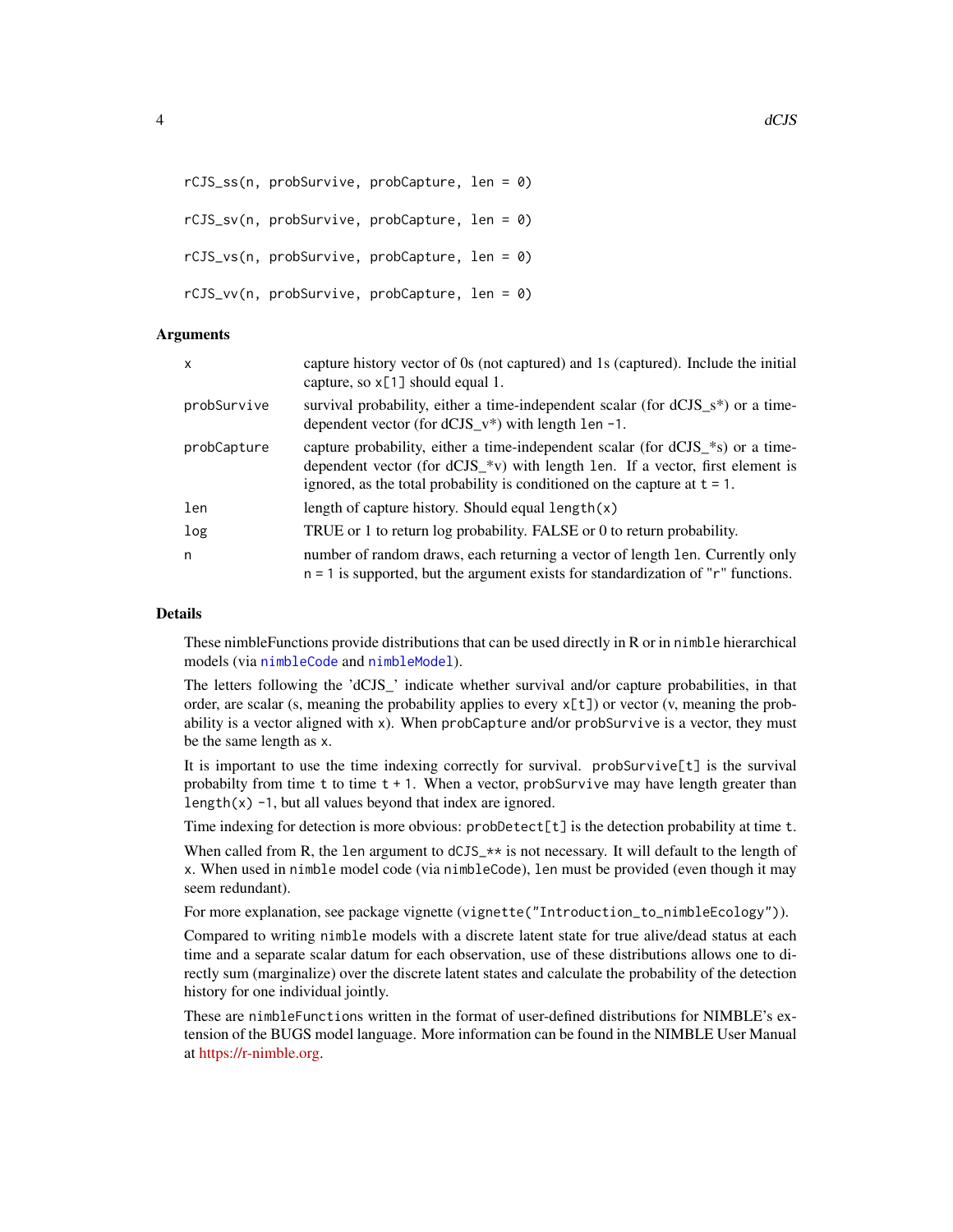<span id="page-4-0"></span>dCJS 5

When using these distributions in a nimble model, the left-hand side will be used as x, and the user should not provide the log argument.

For example, in nimble model code,

captures[i,1:T] ~ dCSJ\_ss(survive,capture,T)

declares a vector node, captures[i,1:T], (detection history for individual i, for example) that follows a CJS distribution with scalar survival probability survive and scalar capture probability capture (assuming survive and capture are defined elsewhere in the model).

This will invoke (something like) the following call to dCJS\_ss when nimble uses the model such as for MCMC:

dCJS\_ss(captures[i,1:T],survive,capture,len = T,log = TRUE)

If an algorithm using a nimble model with this declaration needs to generate a random draw for captures[ $i, 1$ : T], it will make a similar invocation of rCJS\_ss, with  $n = 1$ .

If both survival and capture probabilities are time-dependent, use

captures[i,1:T] ~ dCSJ\_vv(survive[1:(T-1)],capture[1:T],T)

and so on for each combination of time-dependent and time-independent parameters.

#### Value

For dCJS\_\*\*: the probability (or likelihood) or log probability of observation vector x.

For rCJS\_\*\*: a simulated capture history, x.

#### Author(s)

Ben Goldstein, Perry de Valpine, and Daniel Turek

#### References

D. Turek, P. de Valpine and C. J. Paciorek. 2016. Efficient Markov chain Monte Carlo sampling for hierarchical hidden Markov models. Environmental and Ecological Statistics 23:549–564. DOI 10.1007/s10651-016-0353-z

#### See Also

For multi-state or multi-event capture-recapture models, see [dHMM](#page-12-1) or [dDHMM](#page-5-1).

```
# Set up constants and initial values for defining the model
dat <- c(1,1,0,0,0) # A vector of observations
probSurvive <- c(0.6, 0.3, 0.3, 0.1)
probCapture <- 0.4
# Define code for a nimbleModel
nc <- nimbleCode({
 x[1:4] ~ dCJS_vs(probSurvive[1:4], probCapture, len = 4)
 probCapture \sim dunif(0,1)
```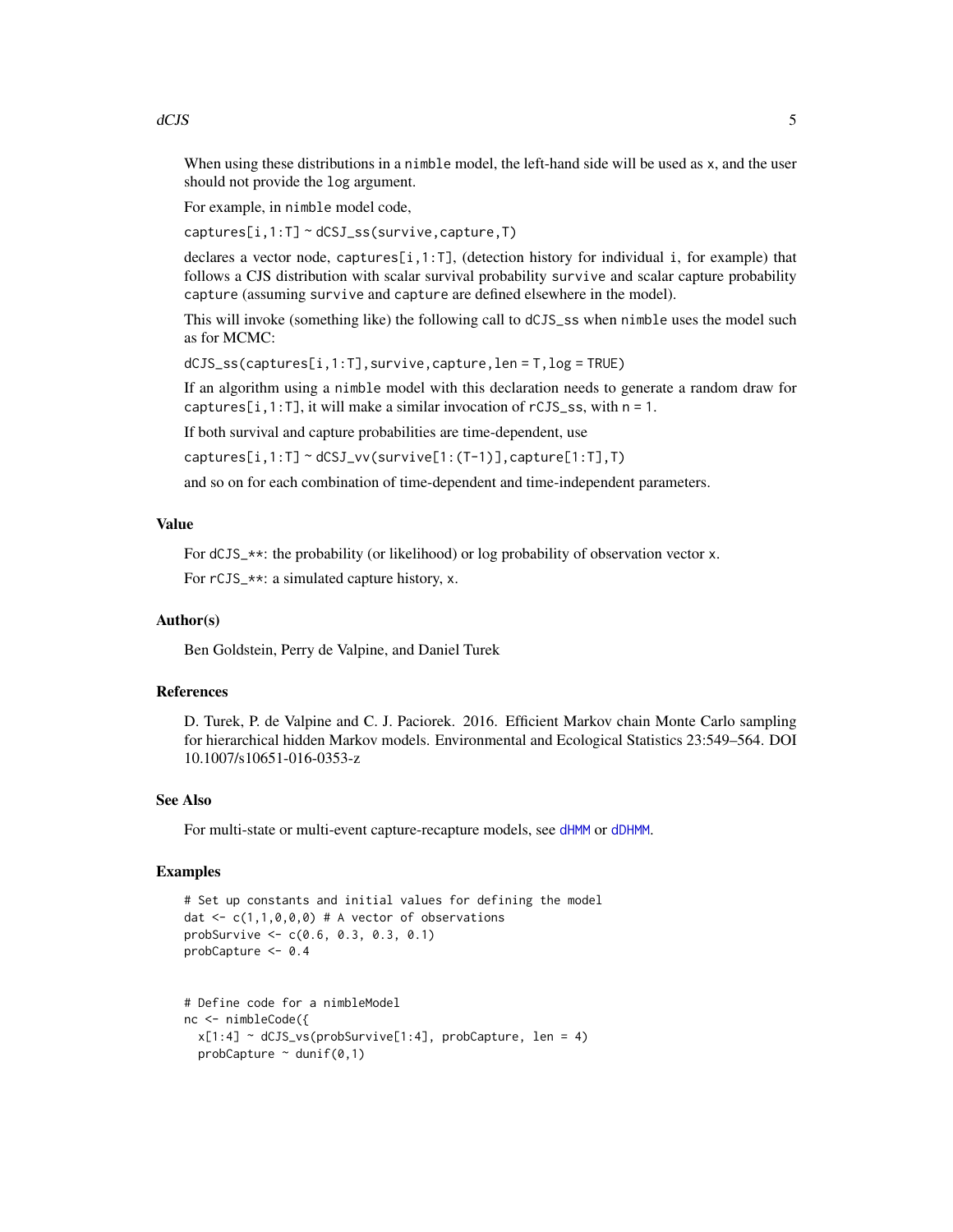```
for (i in 1:4) probSurvive[i] \sim dunif(0, 1)
})
# Build the model, providing data and initial values
CJS_model <- nimbleModel(nc, data = list(x = dat),
                         inits = list(probSurvive = probSurvive,
                                      probCapture = probCapture))
# Calculate log probability of data from the model
CJS_model$calculate()
# Use the model for a variety of other purposes...
```
<span id="page-5-1"></span>dDHMM *Dynamic Hidden Markov Model distribution for use in* nimble *models*

# <span id="page-5-2"></span>Description

dDHMM and dDHMMo provide Dynamic hidden Markov model distributions for nimble models.

#### Usage

```
dDHMM(x, init, probObs, probTrans, len, checkRowsums = 1, log = 0)dDHMMo(x, init, probObs, probTrans, len, checkRowSums = 1, log = 0)
rDHMM(n, init, probObs, probTrans, len, checkRowSums = 1)
rDHMMo(n, init, probObs, probTrans, len, checkRowSums = 1)
```
# Arguments

| X         | vector of observations, each one a positive integer corresponding to an obser-<br>vation state (one value of which could can correspond to "not observed", and<br>another value of which can correspond to "dead" or "removed from system").                                                                                                                                                                                                                                                                                                           |
|-----------|--------------------------------------------------------------------------------------------------------------------------------------------------------------------------------------------------------------------------------------------------------------------------------------------------------------------------------------------------------------------------------------------------------------------------------------------------------------------------------------------------------------------------------------------------------|
| init      | vector of initial state probabilities. Must sum to 1                                                                                                                                                                                                                                                                                                                                                                                                                                                                                                   |
| prob0bs   | time-independent matrix (dDHMM and rDHMM) or time-dependent 3D array (dDHMMo<br>and rDHMMo) of observation probabilities. First two dimensions of probObs are<br>of size x (number of possible system states) x (number of possible observation<br>classes). dDHMMo and rDHMMo expect an additional third dimension of size (num-<br>ber of observation times). prob $Obs[i, j(t)]$ is the probability that an individual<br>in the ith latent state is recorded as being in the jth detection state (at time t).<br>See Details for more information. |
| probTrans | time-dependent array of system state transition probabilities. Dimension of<br>probTrans is (number of possible system states) x (number of possible system<br>states) x (number of observation times). probTrans $[i, j, t]$ is the probability that<br>an individual truly in state i at time $t$ will be in state j at time $t+1$ . See Details<br>for more information.                                                                                                                                                                            |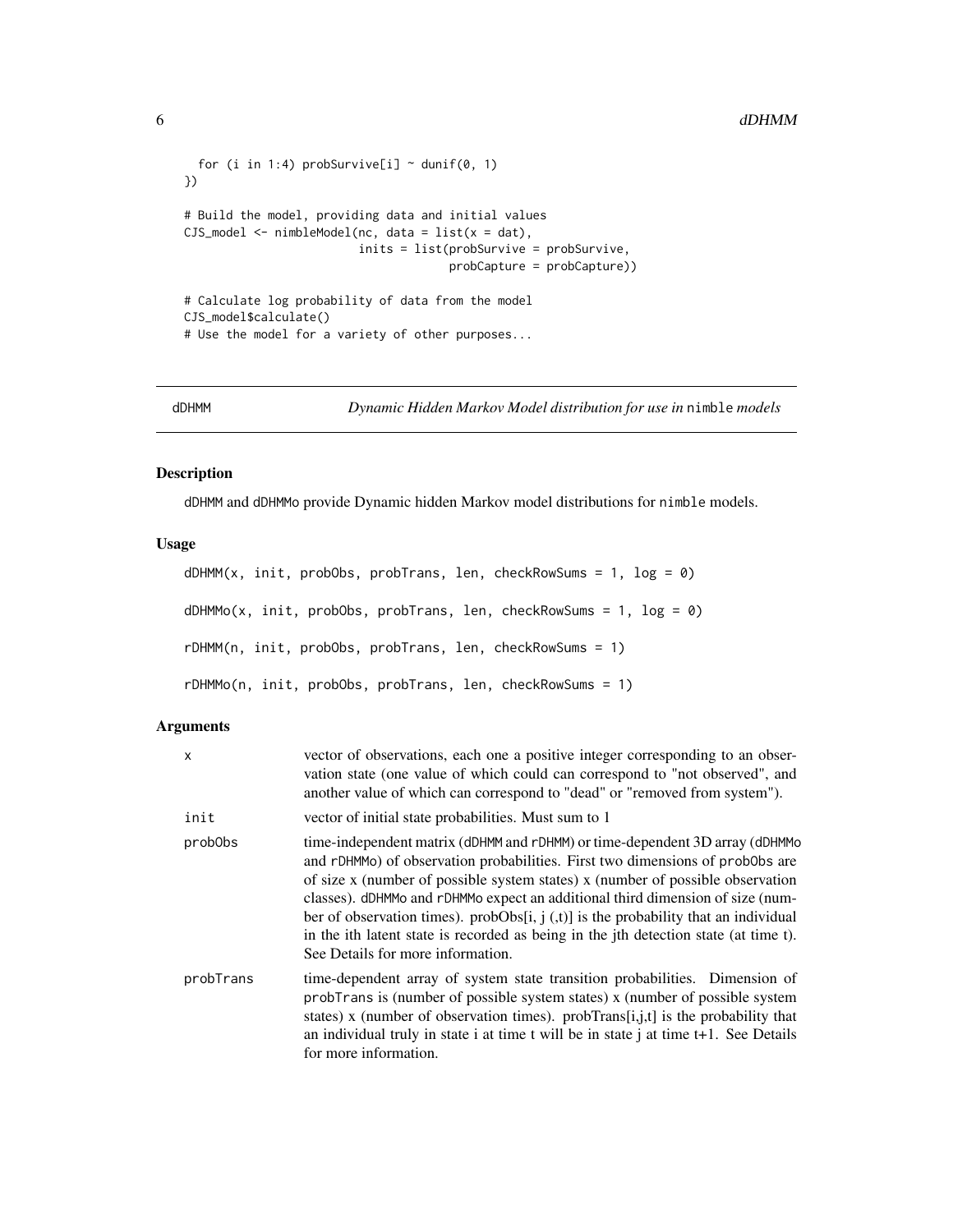<span id="page-6-0"></span>

| len          | length of observations (needed for rDHMM)                                                                                                                                                                                                                                                                                                                                                                                                          |
|--------------|----------------------------------------------------------------------------------------------------------------------------------------------------------------------------------------------------------------------------------------------------------------------------------------------------------------------------------------------------------------------------------------------------------------------------------------------------|
| checkRowSums | should validity of probobs and probTrans be checked? Both of these are re-<br>quired to have each set of probabilities sum to 1 (over each row, or second<br>dimension). If checkRowSums is non-zero (or TRUE), these conditions will be<br>checked within a tolerance of 1e-6. If it is $0$ (or $FALSE$ ), they will not be checked.<br>Not checking should result in faster execution, but whether that is appreciable<br>will be case-specific. |
| log          | TRUE or 1 to return $log$ probability. FALSE or 0 to return probability                                                                                                                                                                                                                                                                                                                                                                            |
| n            | number of random draws, each returning a vector of length 1en. Currently only<br>$n = 1$ is supported, but the argument exists for standardization of " $r$ " functions                                                                                                                                                                                                                                                                            |

#### Details

These nimbleFunctions provide distributions that can be used directly in R or in nimble hierarchical models (via [nimbleCode](#page-0-0) and [nimbleModel](#page-0-0)).

The probability (or likelihood) of observation  $x[t, o]$  depends on the previous true latent state, the time-dependent probability of transitioning to a new state probTrans, and the probability of observation states given the true latent state probObs.

The distribution has two forms, dDHMM and dDHMMo. dDHMM takes a time-independent observation probability matrix with dimension S x O, while dDHMMo expects a three-dimensional array of timedependent observation probabilities with dimension  $S \times O \times T$ , where O is the number of possible occupancy states, S is the number of true latent states, and T is the number of time intervals.

probTrans has dimension S x S x  $(T - 1)$ . probTrans $[i, j, t]$  is the probability that an individual in state i at time t takes on state j at time t+1. The length of the third dimension may be greater than (T - 1) but all values indexed greater than T - 1 will be ignored.

init has length S. init[i] is the probability of being in state i at the first observation time. That means that the first observations arise from the initial state probabilities.

For more explanation, see package vignette (vignette ("Introduction\_to\_nimbleEcology")).

Compared to writing nimble models with a discrete true latent state and a separate scalar datum for each observation, use of these distributions allows one to directly sum (marginalize) over the discrete latent state and calculate the probability of all observations from one site jointly.

These are nimbleFunctions written in the format of user-defined distributions for NIMBLE's extension of the BUGS model language. More information can be found in the NIMBLE User Manual at [https://r-nimble.org.](https://r-nimble.org)

When using these distributions in a nimble model, the left-hand side will be used as x, and the user should not provide the log argument.

For example, in a NIMBLE model,

observedStates[1:T] ~ dDHMM(initStates[1:S],observationProbs[1:S,1:O],transitionProbs[1:S,1:S,1:(T-1)],1,T)

declares that the observedStates[1:T] vector follows a dynamic hidden Markov model distribution with parameters as indicated, assuming all the parameters have been declared elsewhere in the model. In this case, S is the number of system states, O is the number of observation classes, and T is the number of observation occasions.This will invoke (something like) the following call to dDHMM when nimble uses the model such as for MCMC: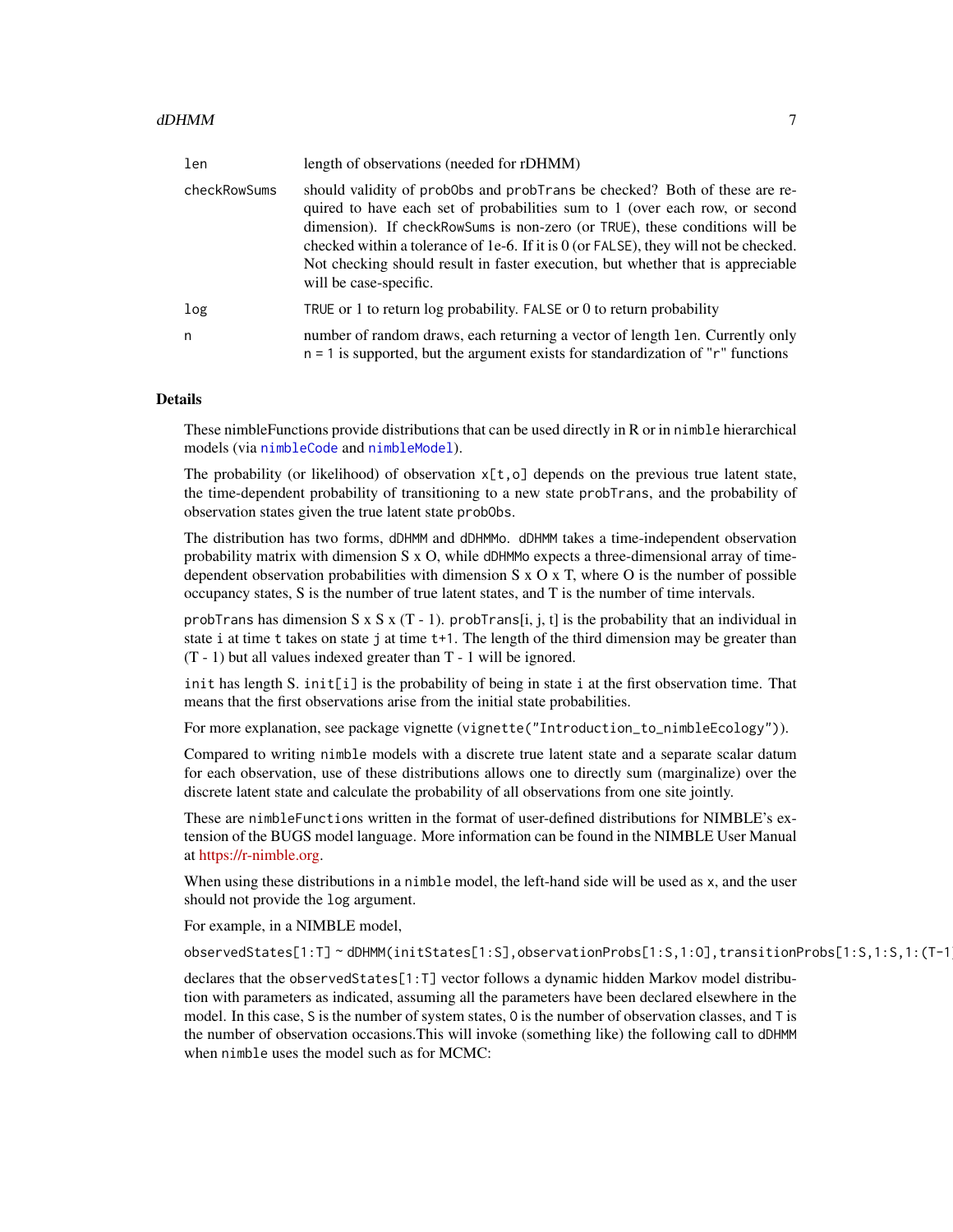<span id="page-7-0"></span>rDHMM(observedStates[1:T],initStates[1:S],observationProbs[1:S,1:O],transitionProbs[1:S,1:S,1:(T-1)  $=$  TRUE)

If an algorithm using a nimble model with this declaration needs to generate a random draw for observedStates[1:T], it will make a similar invocation of rDHMM, with  $n = 1$ .

If the observation probabilities are time-dependent, one would use:

observedStates[1:T]~dDHMMo(initStates[1:S],observationProbs[1:S,1:O,1:T],transitionProbs[1:S,1:S,1

#### Value

For dDHMM and dDHMMo: the probability (or likelihood) or log probability of observation vector x. For rDHMM and rDHMMo: a simulated detection history, x.

#### Author(s)

Perry de Valpine, Daniel Turek, and Ben Goldstein

#### References

D. Turek, P. de Valpine and C. J. Paciorek. 2016. Efficient Markov chain Monte Carlo sampling for hierarchical hidden Markov models. Environmental and Ecological Statistics 23:549–564. DOI 10.1007/s10651-016-0353-z

#### See Also

For hidden Markov models with time-independent transitions, see [dHMM](#page-12-1) and [dHMMo.](#page-12-2) For simple capture-recapture, see [dCJS.](#page-2-1)

```
# Set up constants and initial values for defining the model
dat \leq c(1,2,1,1) # A vector of observations
init \leq c(0.4, 0.2, 0.4) # A vector of initial state probabilities
probObs <- t(array( # A matrix of observation probabilities
       c(1, 0,0, 1,
        0.8, 0.2), c(2, 3)))
probTrans <- array(rep(1/3, 27), # A matrix of time-indexed transition probabilities
            c(3,3,3))
# Define code for a nimbleModel
nc <- nimbleCode({
  x[1:4] ~ dDHMM(init[1:3], probObs = probObs[1:3, 1:2],
                  probTrans = probTrans[1:3, 1:3, 1:3], len = 4, checkRowSums = 1)
   for (i in 1:3) {
     init[i] \sim dunif(0,1)
     for (j in 1:3) {
       for (t in 1:3) {
```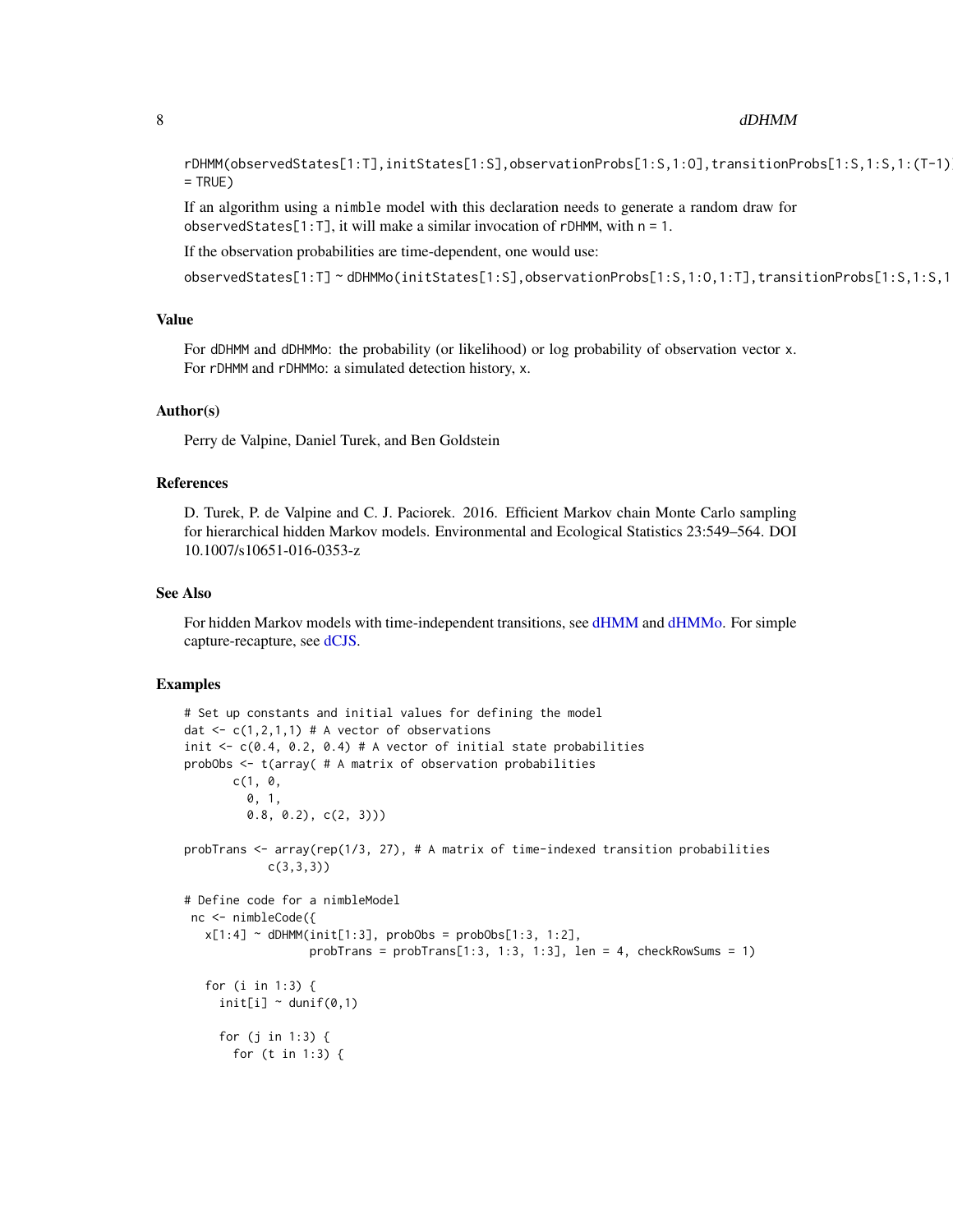```
probTrans[i,j,t] \sim dunif(0,1)
       }
     }
     probObs[i, 1] \sim dunif(0,1)
     probObs[i, 2] <- 1 - probObs[i,1]
  }
})
# Build the model, providing data and initial values
DHMM_model <- nimbleModel(nc,
                           data = list(x = dat),inits = list(init = init,
                                        probObs = probObs,
                                        probTrans = probTrans))
# Calculate log probability of x from the model
DHMM_model$calculate()
# Use the model for a variety of other purposes...
```
<span id="page-8-1"></span>dDynOcc *Dynamic occupancy distribution for use in* nimble *models* dDynOcc\_\*\* *and* rDynOcc\_\*\* *provide dynamic occupancy model distributions that can be used directly from R or in* nimble *models.*

### **Description**

Dynamic occupancy distribution for use in nimble models dDynOcc\_\*\* and rDynOcc\_\*\* provide dynamic occupancy model distributions that can be used directly from R or in nimble models.

#### Usage

```
dDynOcc\_vvm(x, init, problems, problemize, p, start, end, log = 0)dDynOcc\_vsm(x, init, probPersist, probColonize, p, start, end, log = 0)dDynOcc\_swm(x, init, probPersist, probColorize, p, start, end, log = 0)dDynOcc\_ssm(x, init, probability, problem, plot) probColonize, p, start, end, log = 0)
rDynOcc_vvm(n, init, probPersist, probColonize, p, start, end)
rDynOcc_vsm(n, init, probPersist, probColonize, p, start, end)
rDynOcc_svm(n, init, probPersist, probColonize, p, start, end)
rDynOcc_ssm(n, init, probPersist, probColonize, p, start, end)
dDynOcc_{VVV}(x, init, probability, problem, plot, point, p, start, end, log = 0)
```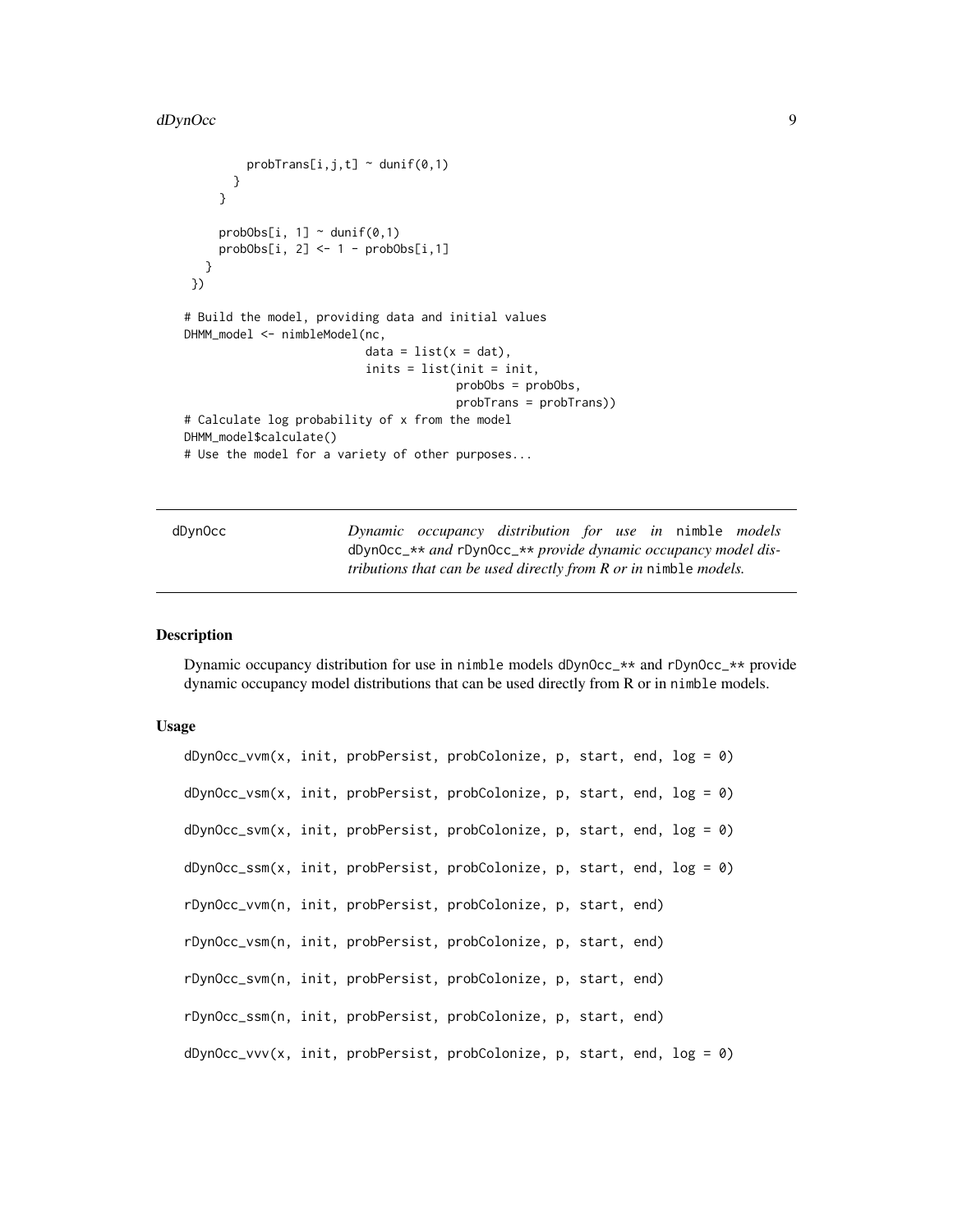$dDynOcc\_vsv(x, init, probPersist, probColonize, p, start, end, log = 0)$  $dDynOcc_Svv(x, init, probPersist, probColonize, p, start, end, log = 0)$ dDynOcc\_ssv(x, init, probPersist, probColonize, p, start, end, log = 0) rDynOcc\_vvv(n, init, probPersist, probColonize, p, start, end) rDynOcc\_vsv(n, init, probPersist, probColonize, p, start, end) rDynOcc\_svv(n, init, probPersist, probColonize, p, start, end) rDynOcc\_ssv(n, init, probPersist, probColonize, p, start, end)  $dDynOcc_vvs(x, init, probPersist, probColonize, p, start, end, log = 0)$  $dDynOcc\_vss(x, init, probability, problem, plot, p, start, end, log =  $\emptyset$ )$  $dDynOcc\_svs(x, init, probPersonize, p, start, end, log = 0)$  $dDynOcc\_sss(x, init, probPersonize, p, start, end, log = 0)$ rDynOcc\_vvs(n, init, probPersist, probColonize, p, start, end) rDynOcc\_vss(n, init, probPersist, probColonize, p, start, end) rDynOcc\_svs(n, init, probPersist, probColonize, p, start, end) rDynOcc\_sss(n, init, probPersist, probColonize, p, start, end)

#### Arguments

| x            | detection/non-detection matrix of 0s (not detected) and 1s (detected). Rows<br>represent primary sampling occasions (e.g. different seasons). Columns are<br>secondary sampling locations (e.g. replicate visits within a season) that may be<br>different for each row |
|--------------|-------------------------------------------------------------------------------------------------------------------------------------------------------------------------------------------------------------------------------------------------------------------------|
| init         | probability of occupancy in the first sampling period                                                                                                                                                                                                                   |
| probPersist  | persistence probability–probability an occupied cell remains occupied. 1-extinction<br>probability. Scalar for dDynOcc_s**, vector for dDynOcc_v**. If vector, should<br>have length $dim(x)[1]$ - 1 since no transition occurs after the last observation              |
| probColonize | colonization probability. Probability that an unoccupied cell becomes occupied.<br>Scalar for dDynOcc_*s*, vector for dDynOcc_*v*. If vector, should have length<br>$\dim(x)[1]$ - 1 since no transition occurs after the last observation                              |
| р            | Detection probabilities. Scalar for dDynOcc_**s, vector for dDynOcc_**v, ma-<br>trix for dDynOcc_ $\star\star$ m. If a matrix, dimensions should match x                                                                                                                |
| start        | indicates the column number of the first observation in each row of x. A vector                                                                                                                                                                                         |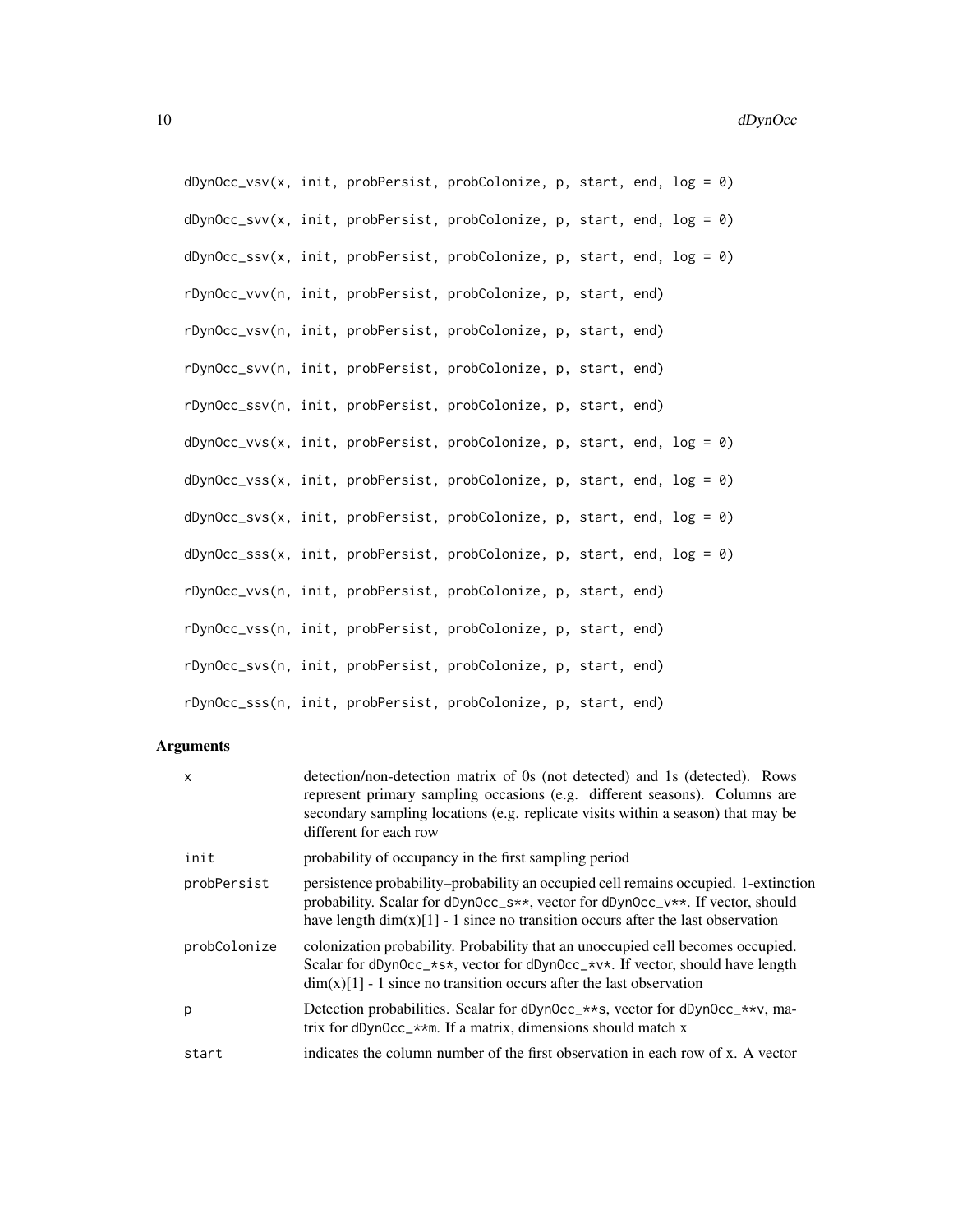<span id="page-10-0"></span>

|     | of length $dim(x)[1]$ . This allows for different time periods to have different<br>numbers of sampling occasions                                                                                   |
|-----|-----------------------------------------------------------------------------------------------------------------------------------------------------------------------------------------------------|
| end | indicates the column number of the last observation in each row of x. A vector<br>of length $dim(x)[1]$ . This allows for different time periods to have different<br>numbers of sampling occasions |
| log | TRUE (return log probability) or FALSE (return probability)                                                                                                                                         |
| n   | number of random draws, each returning a matrix of dimension c(min(start), max(end)).<br>Currently only $n = 1$ is supported, but the argument exists for standardization of<br>"r" functions       |

## Details

These nimbleFunctions provide distributions that can be used directly in R or in nimble hierarchical models (via [nimbleCode](#page-0-0) and [nimbleModel](#page-0-0)).

The probability (or likelihood) of observation  $x[t, o]$  depends on the occupancy status of the site at time t-1, the transitition probability of persistence (probPersist or probPersist[t-1]), colonization (probColonize or probColonize[t-1]), and a detection probability (p, p[t], or p[t,o]).

The first two letters following the 'dDynOcc\_' indicate whether the probabilities of persistence and colonization are a constant scalar (s) or time-indexed vector (v). For example, dDynOcc\_svm takes scalar persistence probability probPersist with a vector of colonization probabilities probColonize[1:(T-1)].

When vectors, probColonize and probPersist may be of any length greater than or equal to length(x) -1. Only the first length(x) -1 indices are used, each corresponding to the transition from time t to t+1 (e.g. probColonize[2] describes the transition probability from  $t = 2$  to  $t = 3$ ). All extra values are ignored. This is to make it easier to use one distribution for many sites, some requiring probabilities of length 1.

The third letter in the suffix indicates whether the detection probability is a constant (scalar), timedependent (vector), or both time-dependent and dependent on observation occasion (matrix). For example, dDynOcc\_svm takes a matrix of detection probabilities  $p[1:T,1:0]$ .

The arguments start and end allow different time periods to contain different numbers of sampling events. Suppose you have observations for samples in three seasons; in the first two seasons, there are four observations, but in the third, there are only three. The start and end could be provided as start =  $c(1,1,1)$  and end =  $c(4,4,3)$ . In this case, the value of  $x[4,4]$  would be ignored.

For more explanation, see package vignette (vignette ("Introduction\_to\_nimbleEcology")).

Compared to writing nimble models with a discrete latent state for true occupancy status and a separate scalar datum for each observation, use of these distributions allows one to directly sum (marginalize) over the discrete latent state and calculate the probability of all observations from one site jointly.

These are nimbleFunctions written in the format of user-defined distributions for NIMBLE's extension of the BUGS model language. More information can be found in the NIMBLE User Manual at [https://r-nimble.org.](https://r-nimble.org)

When using these distributions in a nimble model, the left-hand side will be used as x, and the user should not provide the log argument.

For example, in nimble model code,

detections[1:T,1:O] ~ dDynOcc\_ssm(init,probPersist = persistence\_prob,probColonize  $=$  colonization\_prob,  $p = p[1:T,1:0]$ , start = start[1:T], end = end[1:T])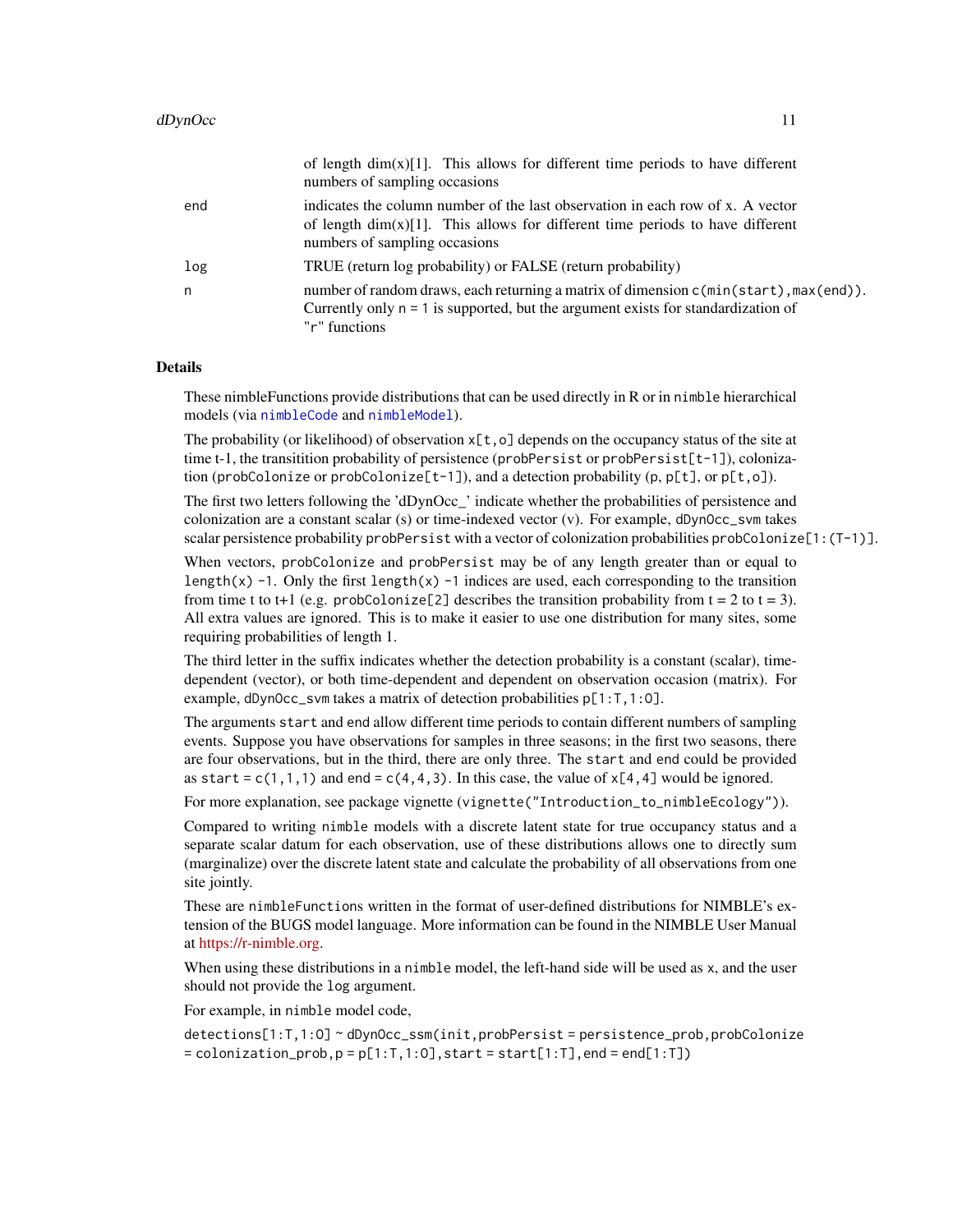declares that the detections[1:T] vector follows a dynamic occupancy model distribution with parameters as indicated, assuming all the parameters have been declared elsewhere in the model. This will invoke (something like) the following call to dDynOcc\_ssm when nimble uses the model such as for MCMC:

dDynOcc\_ssm(detections[1:T,1:O],init,probPersist = persistence\_prob,probColonize =  $colonization\_prob, p = p[1:T, 1:0], start = start[1:T], end = end[1:T], log = TRUE)$ 

If an algorithm using a nimble model with this declaration needs to generate a random draw for detections[1:T,1:O], it will make a similar invocation of  $rDynOcc_{ssm}$ , with  $n = 1$ .

If the colonization probabilities are time-dependent, one would use:

detections[1:T] ~ dDynOcc\_svm(nrep,init = init\_prob,probPersist = persistence\_prob,probColonize  $=$  colonization\_prob[1:(T-1)],  $p = p[1:T, 1:0]$ )

#### Value

For dDynOcc\_\*\*\*: the probability (or likelihood) or log probability of observation vector x. For rDynOcc\_\*\*\*: a simulated detection history, x.

# Author(s)

Ben Goldstein, Perry de Valpine and Lauren Ponisio

#### See Also

For basic occupancy models, see documentation for [dOcc](#page-20-1).

```
# Set up constants and initial values for defining the model
 x \le - matrix(c(0, 0, 0, 0, 0)1,1,1,0,
                0,0,0,0,
                0,0,1,0,
                0,0,0,0), nrow = 4)
 start \leq c(1,1,2,1,1)end \leq c(5, 5, 5, 4, 5)init <-0.7probPersist <- 0.5
 probColonize <- 0.2
 p \le - matrix(rep(0.5, 20), nrow = 4)
# Define code for a nimbleModel
nc <- nimbleCode({
   x[1:2, 1:5] ~ dDynOcc_vvm(init,
     probPersist[1:2], probColonize[1:2], p[1:2,1:5],
     start = start[1:4], end = end[1:4])
   init \sim dunif(0,1)
```
<span id="page-11-0"></span>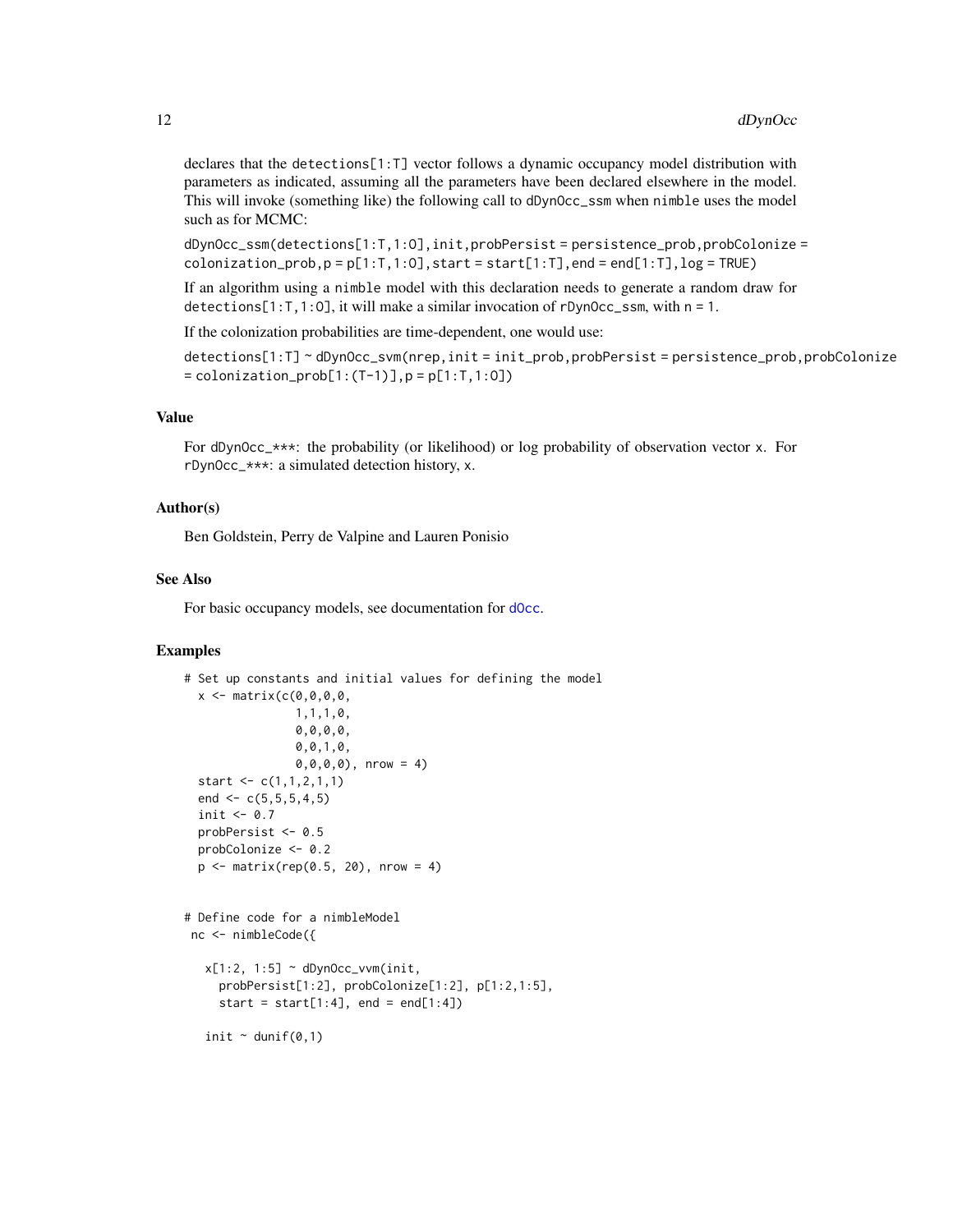#### <span id="page-12-0"></span> $dHMM$  13

```
for (i in 1:2) {
    probPersist[i] ~ dunif(0,1)
     probColonize[i] ~ dunif(0,1)
   }
  for (i in 1:2) {
    for (j in 1:5) {
      p[i,j] ~ dunif(0,1)
     }
  }
})
# Build the model, providing data and initial values
DynOcc_model <- nimbleModel(nc, data = list(x = x),
                            constants = list(start = start, end = end),
                            inits = list(p = p, probPersist = probPersist,init = init, probColonize = probColonize))
# Calculate log probability of data from the model
DynOcc_model$calculate("x")
# Use the model for a variety of other purposes...
```
<span id="page-12-1"></span>

dHMM *Hidden Markov Model distribution for use in* nimble *models*

#### <span id="page-12-2"></span>Description

dHMM and dHMMo provide hidden Markov model distributions that can be used directly from R or in nimble models.

#### Usage

```
dHMM(x, init, probObs, probTrans, len = 0, checkRowsums = 1, log = 0)dHMMo(x, init, probObs, probTrans, len = 0, checkRowsums = 1, log = 0)rHMM(n, init, probObs, probTrans, len = 0, checkRowsum = 1)rHMMo(n, init, probObs, probTrans, len = 0, checkRowsum = 1)
```
# Arguments

|      | vector of observations, each one a positive integer corresponding to an obser-<br>vation state (one value of which could can correspond to "not observed", and<br>another value of which can correspond to "dead" or "removed from system"). |
|------|----------------------------------------------------------------------------------------------------------------------------------------------------------------------------------------------------------------------------------------------|
| init | vector of initial state probabilities. Must sum to 1                                                                                                                                                                                         |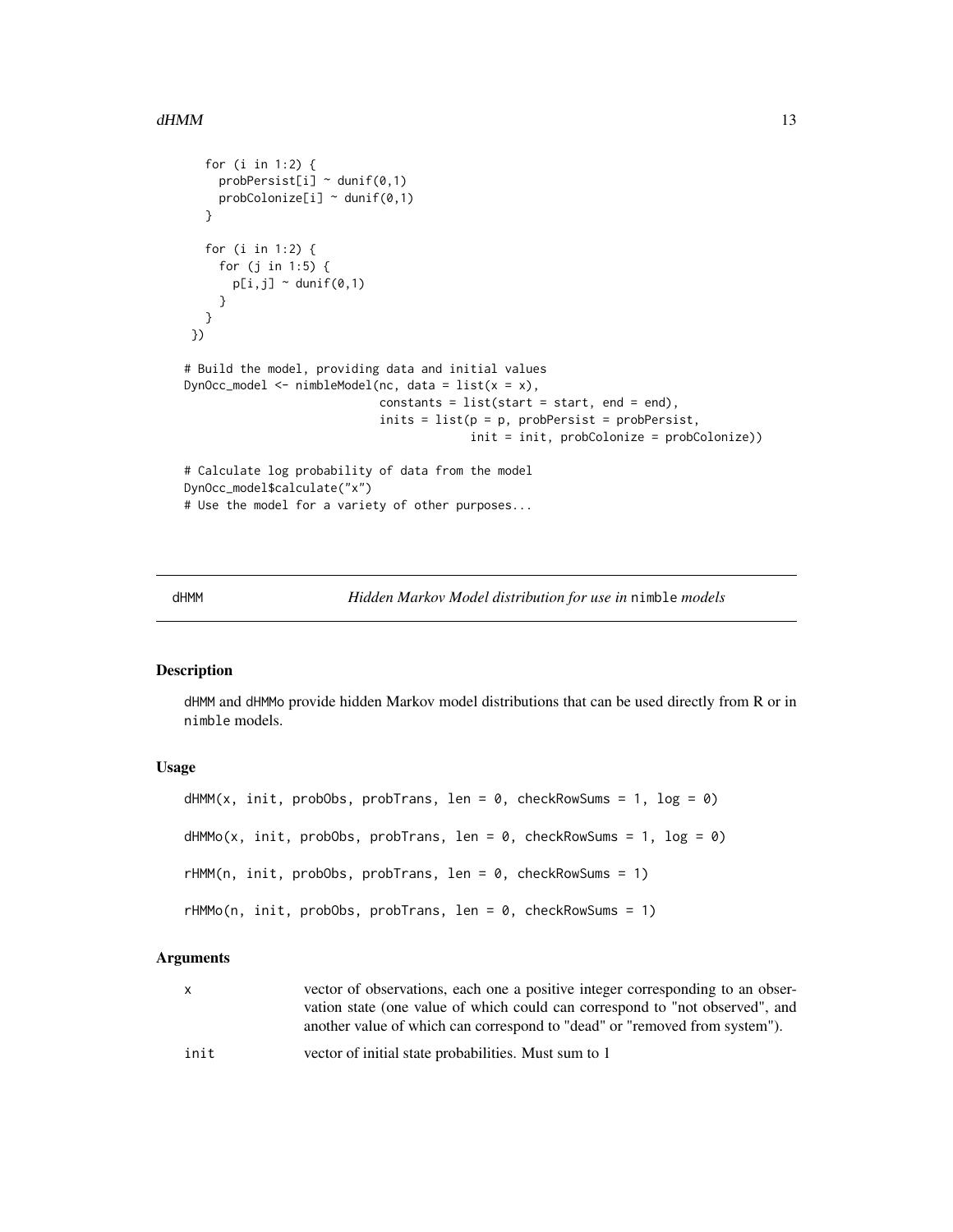<span id="page-13-0"></span>

| prob0bs      | time-independent matrix (dHMM and rHMM) or time-dependent array (dHMMo and<br>rHMMo) of observation probabilities. First two dimensions of probobs are of size<br>x (number of possible system states) x (number of possible observation classes).<br>dDHMMo and rDHMMo expects an additional third dimension of size (number of<br>observation times). prob $Obs[i, j(t)]$ is the probability that an individual in the<br>ith latent state is recorded as being in the jth detection state (at time t). See<br>Details for more information. |
|--------------|------------------------------------------------------------------------------------------------------------------------------------------------------------------------------------------------------------------------------------------------------------------------------------------------------------------------------------------------------------------------------------------------------------------------------------------------------------------------------------------------------------------------------------------------|
| probTrans    | time-independent matrix of state transition probabilities. probTrans[i,j] is the<br>probability that an individual in latent state i transitions to latent state j at the<br>next timestep. See Details for more information.                                                                                                                                                                                                                                                                                                                  |
| len          | length of x (see below).                                                                                                                                                                                                                                                                                                                                                                                                                                                                                                                       |
| checkRowSums | should validity of probobs and probTrans be checked? Both of these are re-<br>quired to have each set of probabilities sum to 1 (over each row, or second<br>dimension). If checkRowSums is non-zero (or TRUE), these conditions will be<br>checked within a tolerance of 1e-6. If it is $0$ (or FALSE), they will not be checked.<br>Not checking should result in faster execution, but whether that is appreciable<br>will be case-specific.                                                                                                |
| log          | TRUE or 1 to return log probability. FALSE or 0 to return probability.                                                                                                                                                                                                                                                                                                                                                                                                                                                                         |
| n            | number of random draws, each returning a vector of length 1en. Currently only<br>$n = 1$ is supported, but the argument exists for standardization of " $r$ " functions.                                                                                                                                                                                                                                                                                                                                                                       |

#### Details

These nimbleFunctions provide distributions that can be used directly in R or in nimble hierarchical models (via [nimbleCode](#page-0-0) and [nimbleModel](#page-0-0)).

The distribution has two forms, dHMM and dHMMo. Define S as the number of latent state categories (maximum possible value for elements of  $x$ ), O as the number of possible observation state categories, and T as the number of observation times (length of  $x$ ). In dHMM, probObs is a timeindependent observation probability matrix with dimension  $S \times O$ . In dHMMo, probObs is a threedimensional array of time-dependent observation probabilities with dimension S x O x T. The first index of probObs indexes the true latent state. The second index of probObs indexes the observed state. For example, in the time-dependent case,  $probObs[i,j,t]$  is the probability at time t that an individual in state i is observed in state j.

probTrans has dimension S x S. probTrans $[i, j]$  is the time-independent probability that an individual in state i at time t transitions to state j time t+1.

init has length S. init[i] is the probability of being in state i at the first observation time. That means that the first observations arise from the initial state probabilities.

For more explanation, see package vignette (vignette ("Introduction\_to\_nimbleEcology")).

Compared to writing nimble models with a discrete latent state and a separate scalar datum for each observation time, use of these distributions allows one to directly sum (marginalize) over the discrete latent state and calculate the probability of all observations for one individual (or other HMM unit) jointly.

These are nimbleFunctions written in the format of user-defined distributions for NIMBLE's extension of the BUGS model language. More information can be found in the NIMBLE User Manual at [https://r-nimble.org.](https://r-nimble.org)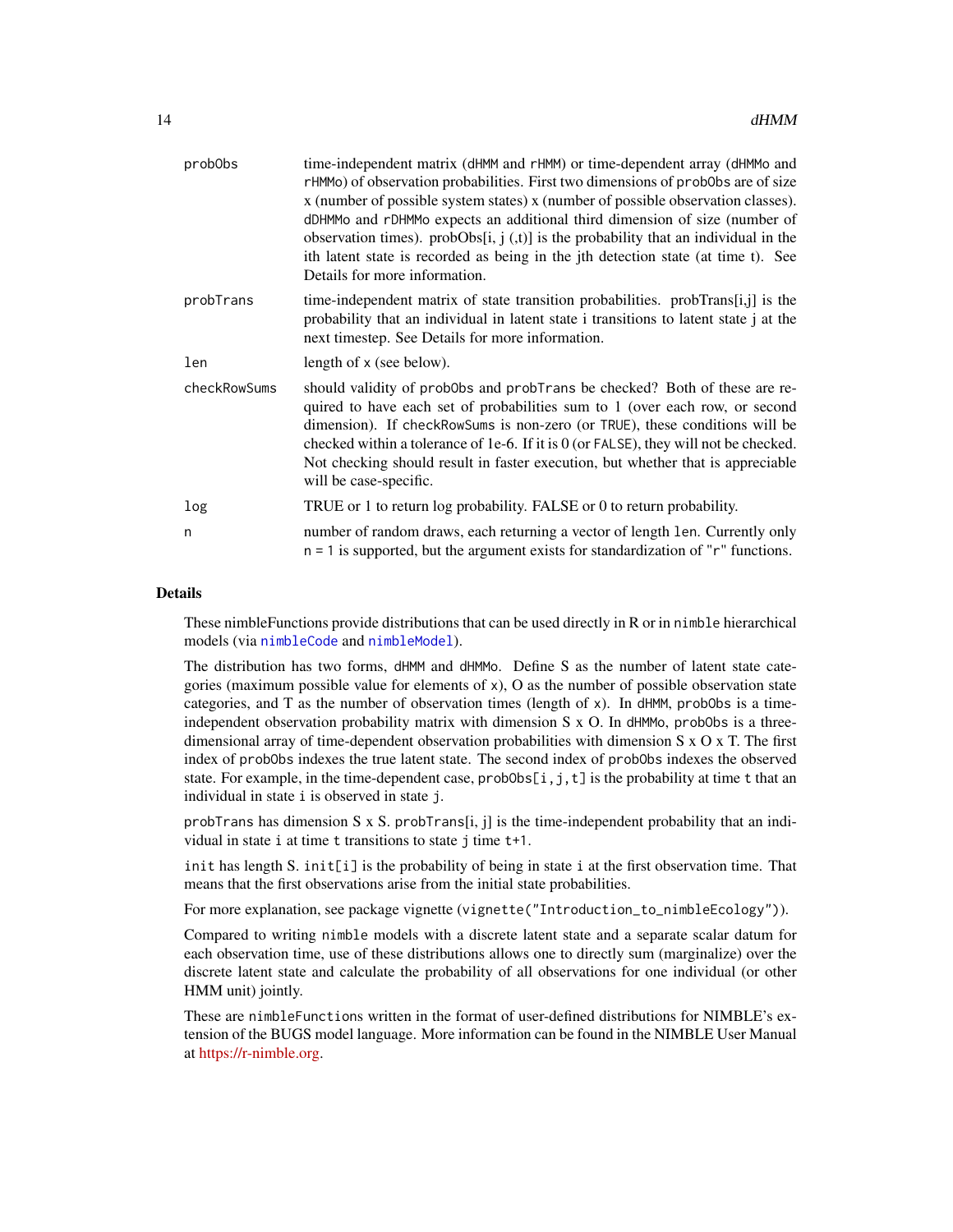#### <span id="page-14-0"></span> $dHMM$  15

When using these distributions in a nimble model, the left-hand side will be used as x, and the user should not provide the log argument.

For example, in nimble model code,

observedStates[i,1:T] ~ dHMM(initStates[1:S],observationProbs[1:S,1:O],transitionProbs[1:S,1:S],1,T)

declares that the observedStates[i,1:T] (observation history for individual i, for example) vector follows a hidden Markov model distribution with parameters as indicated, assuming all the parameters have been declared elsewhere in the model. As above, S is the number of system state categories, O is the number of observation state categories, and T is the number of observation occasions. This will invoke (something like) the following call to dHMM when nimble uses the model such as for MCMC:

```
dHMM(observedStates[1:T],initStates[1:S],observationProbs[1:S,1:O],transitionProbs[1:S,1:S],1,T,log
= TRUE)
```
If an algorithm using a nimble model with this declaration needs to generate a random draw for observedStates[1:T], it will make a similar invocation of  $r$ HMM, with  $n = 1$ .

If the observation probabilities are time-dependent, one would use:

observedStates[1:T] ~ dHMMo(initStates[1:S],observationProbs[1:S,1:O,1:T],transitionProbs[1:S,1:S],1,T)

#### Value

For dHMM and dHMMo: the probability (or likelihood) or log probability of observation vector x.

For rHMM and rHMMo: a simulated detection history, x.

# Author(s)

Ben Goldstein, Perry de Valpine, and Daniel Turek

### References

D. Turek, P. de Valpine and C. J. Paciorek. 2016. Efficient Markov chain Monte Carlo sampling for hierarchical hidden Markov models. Environmental and Ecological Statistics 23:549–564. DOI 10.1007/s10651-016-0353-z

#### See Also

For dynamic hidden Markov models with time-dependent transitions, see [dDHMM](#page-5-1) and [dDHMMo](#page-5-2). For simple capture-recapture, see [dCJS](#page-2-1).

```
# Set up constants and initial values for defining the model
len <- 5 # length of dataset
dat \leq c(1,2,1,1,2) # A vector of observations
init <-c(0.4, 0.2, 0.4) # A vector of initial state probabilities
probObs <- t(array( # A matrix of observation probabilities
      c(1, 0,0, 1,
        (0.2, 0.8), c(2, 3))probTrans <- t(array( # A matrix of transition probabilities
```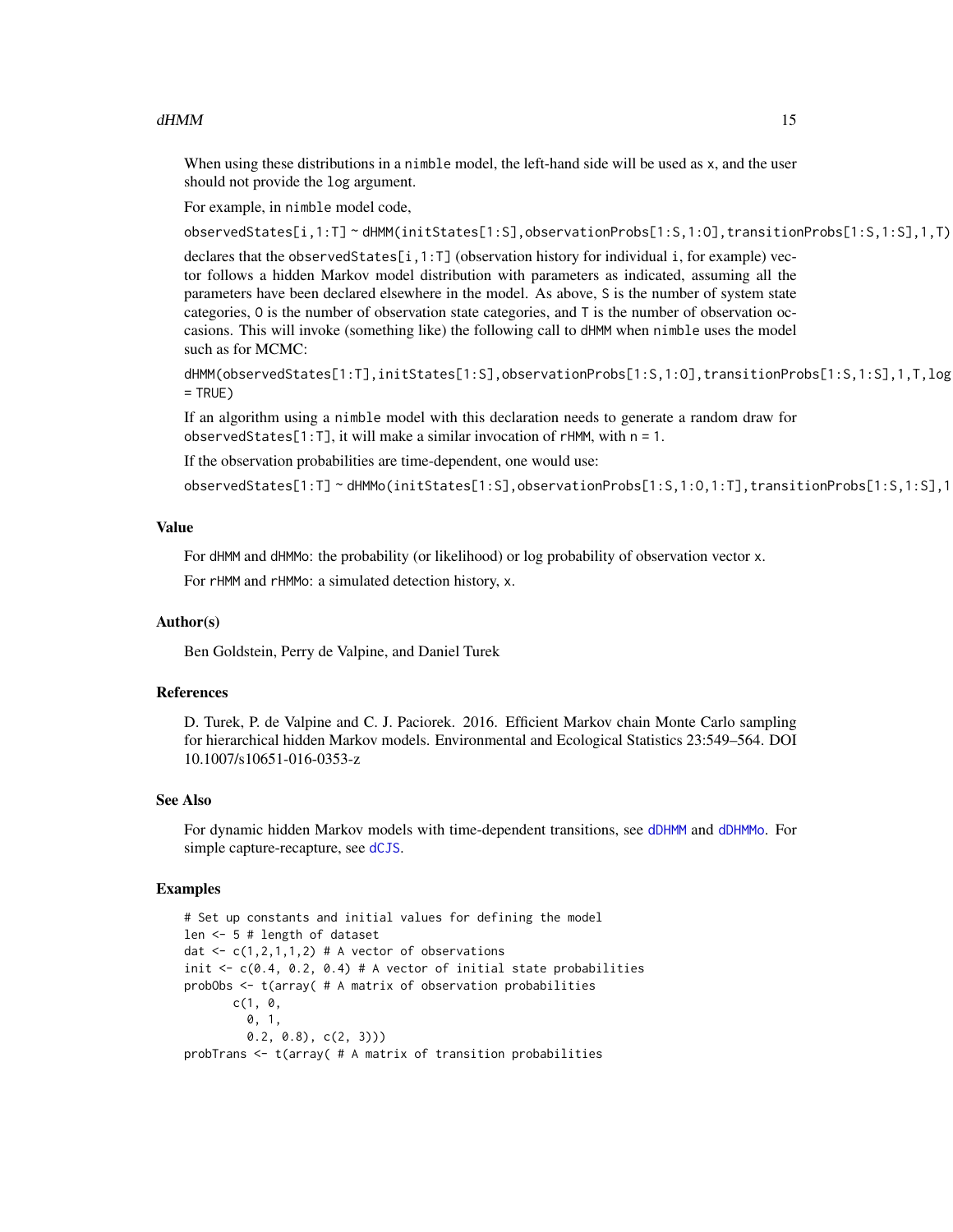```
c(0.6, 0.3, 0.1,
         0, 0.7, 0.3,
         0, 0, 1), c(3,3)))
# Define code for a nimbleModel
nc <- nimbleCode({
  x[1:5] ~ dHMM(init[1:3], probObs = probObs[1:3,1:2],
                 probTrans = probTrans[1:3, 1:3], len = 5, checkRowSums = 1)
   for (i in 1:3) {
     for (j in 1:3) {
       probTrans[i,j] ~ dunif(0,1)
     }
    probObs[i, 1] \sim dunif(0,1)probObs[i, 2] <- 1 - probObs[i, 1]
   }
})
# Build the model
HMM_model <- nimbleModel(nc,
                         data = list(x = dat),inits = list(init = init,
                                      probObs = probObs,
                                      probTrans = probTrans))
# Calculate log probability of data from the model
HMM_model$calculate()
# Use the model for a variety of other purposes...
```
<span id="page-15-1"></span>dNmixture *N-mixture distribution for use in* nimble *models*

#### Description

dNmixture\_s and dNmixture\_v provide Poisson-Binomial mixture distributions of abundance ("Nmixture") for use in nimble models. Overdispersion alternatives are also provided.

#### Usage

```
dNmixture_v(x, lambda, prob, Nmin = -1, Nmax = -1, len, log = 0)
dNmixture_s(x, lambda, prob, Nmin = -1, Nmax = -1, len, log = 0)
rNmixture_v(n, lambda, prob, Nmin = -1, Nmax = -1, len)rNmixture_s(n, lambda, prob, Nmin = -1, Nmax = -1, len)dNmixture_BNB_v(x, lambda, theta, prob, Nmin = -1, Nmax = -1, len, log = 0)
```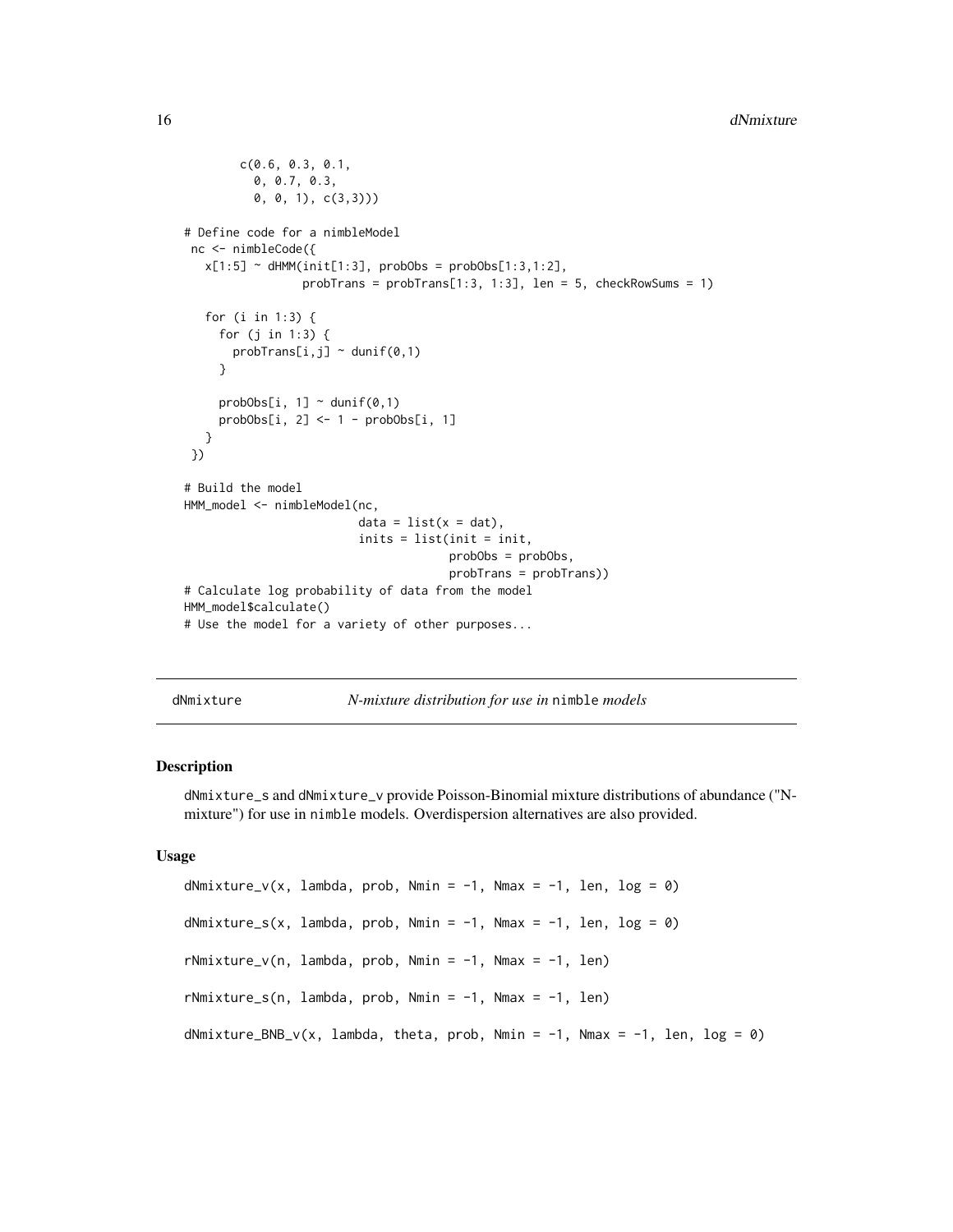#### dNmixture 17

```
dNmixture_BNB_S(x, lambda, theta, prob, Nmin = -1, Nmax = -1, len, log = 0)dNmixture_BNB_oneObs(
  x,
 lambda,
  theta,
 prob,
 Nmin = -1,
 Nmax = -1,
  len,
  log = 0\lambdadNmixture_BBP_v(x, lambda, prob, s, Nmin = -1, Nmax = -1, len, log = 0)
dNmixture_BBP_s(x, lambda, prob, s, Nmin = -1, Nmax = -1, len, log = 0)
dNmixture_BBP_oneObs(x, lambda, prob, s, Nmin = -1, Nmax = -1, len, log = 0)
dNmixture_BBNB_v(x, lambda, theta, prob, s, Nmin = -1, Nmax = -1, len, log = 0)
dNmixture_BBNB_s(x, lambda, theta, prob, s, Nmin = -1, Nmax = -1, len, log = 0)dNmixture_BBNB_oneObs(
  x,
 lambda,
  theta,
 prob,
  s,
 Nmin = -1,
 Nmax = -1,
  len,
  log = 0\lambdarNmixture_BNB_v(n, lambda, theta, prob, Nmin = -1, Nmax = -1, len)rNmixture_BNB_s(n, lambda, theta, prob, Nmin = -1, Nmax = -1, len)
rNmixture_BNB_oneObs(n, lambda, theta, prob, Nmin = -1, Nmax = -1, len)
rNmixture_BBP_v(n, lambda, prob, s, Nmin = -1, Nmax = -1, len)
rNmixture_BBP_s(n, lambda, prob, s, Nmin = -1, Nmax = -1, len)
rNmixture_BBP_oneObs(n, lambda, prob, s, Nmin = -1, Nmax = -1, len)
rNmixture_BBNB_v(n, lambda, theta, prob, s, Nmin = -1, Nmax = -1, len)
```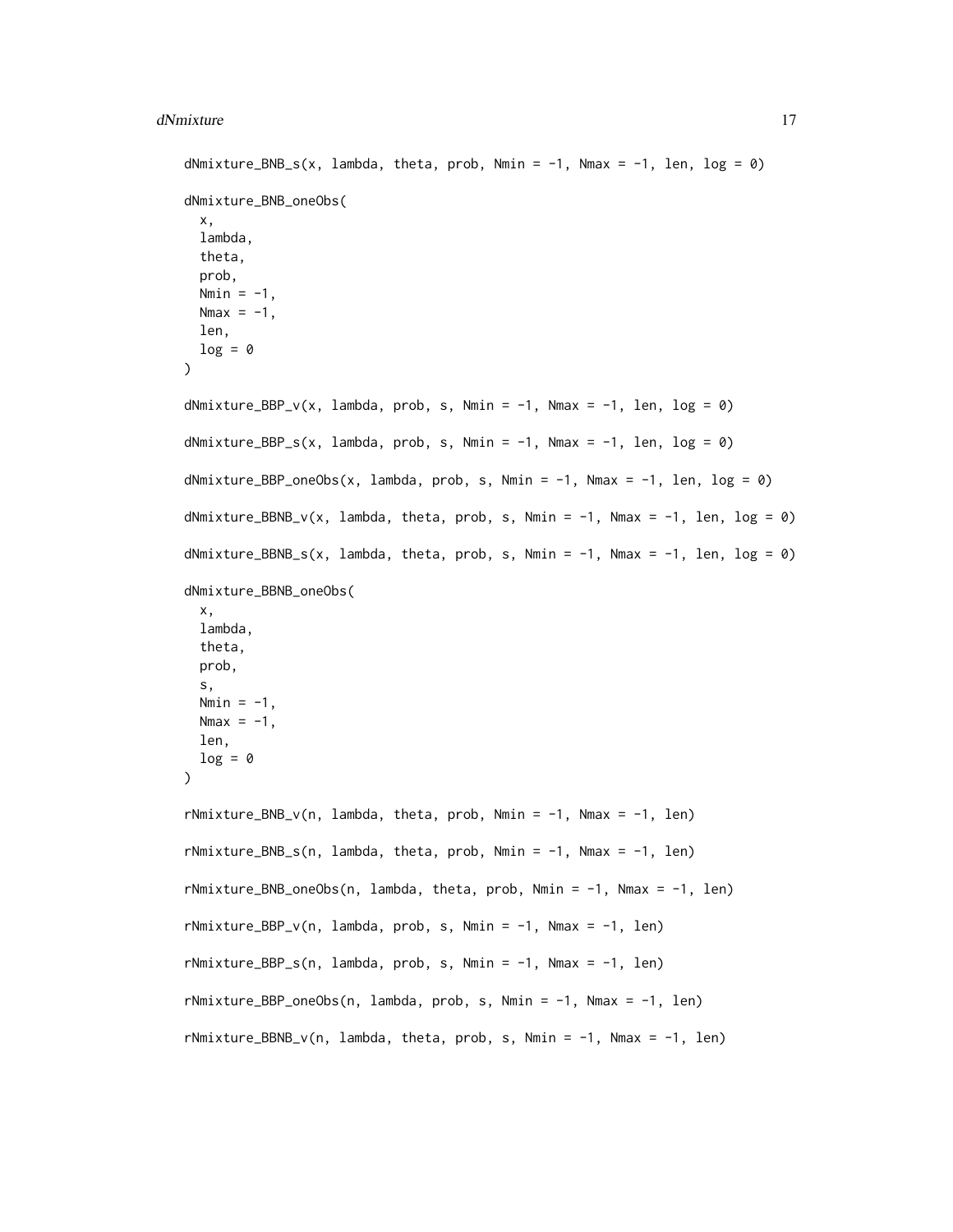<span id="page-17-0"></span> $rNmixture_BBNB_s(n, lambda, theta, prob, s, Nmin = -1, Nmax = -1, len)$ 

 $rNmixture_BBNB_oneObs(n, lambda, theta, prob, s, Nmin = -1, Nmax = -1, len)$ 

#### Arguments

| $\mathsf{x}$ | vector of integer counts from a series of sampling occasions.                                                                                                                                                                        |
|--------------|--------------------------------------------------------------------------------------------------------------------------------------------------------------------------------------------------------------------------------------|
| lambda       | expected value of the Poisson distribution of true abundance                                                                                                                                                                         |
| prob         | detection probability (scalar for dNmixture_s, vector for dNmixture_v).                                                                                                                                                              |
| Nmin         | minimum abundance to sum over for the mixture probability. Set to -1 to select<br>automatically (not available for beta binomial variations; see Details).                                                                           |
| Nmax         | maximum abundance to sum over for the mixture probability. Set to -1 to select<br>automatically (not available for beta binomial variations; see Details).                                                                           |
| len          | The length of the x vector                                                                                                                                                                                                           |
| log          | TRUE or 1 to return log probability. FALSE or 0 to return probability.                                                                                                                                                               |
| n            | number of random draws, each returning a vector of length 1en. Currently only<br>$n = 1$ is supported, but the argument exists for standardization of " $r$ " functions.                                                             |
| theta        | abundance overdispersion parameter required for negative binomial (*NB) N-<br>mixture models. theta is parameterized such that variance of the negative bino-<br>mial variable x is $l$ ambda $2 \times$ theta + $l$ ambda           |
| S            | detection overdispersion parameter required for beta binomial (BB*) N-mixture<br>models. s is parameterized such that variance of the beta binomial variable x is<br>$V(x) = N \times prob \times (1-prob) \times (N + s) / (s + 1)$ |

# Details

These nimbleFunctions provide distributions that can be used directly in R or in nimble hierarchical models (via [nimbleCode](#page-0-0) and [nimbleModel](#page-0-0)).

An N-mixture model defines a distribution for multiple counts (typically of animals, typically made at a sequence of visits to the same site). The latent number of animals available to be counted, N, follows a Poisson or negative binomial distribution. Each count,  $x[i]$  for visit i, follows a binomial or beta-binomial distribution. The N-mixture distributions calculate the marginal probability of observed counts by summing over the range of latent abundance values.

The basic N-mixture model uses Poisson latent abundance with mean lambda and binomial observed counts with size (number of trials) N and probability of success (being counted) prob[i]. This distribution is available in two forms, dNmixture\_s and dNmixture\_v. With dNmixture\_s, detection probability is a scalar, independent of visit, so prob[i] should be replaced with prob above. With dNmixture\_v, detection probability is a vector, with one element for each visit, as written above.

We also provide three important variations on the traditional N-mixture model:  $dN$ mixture\_BNB, dNmixture\_BBP, and dNmixture\_BBNB. These distributions allow you to replace the Poisson (P) abundance distribution with the negative binomial (NB) and the binomial (B) detection distribution with the beta binomial (BB).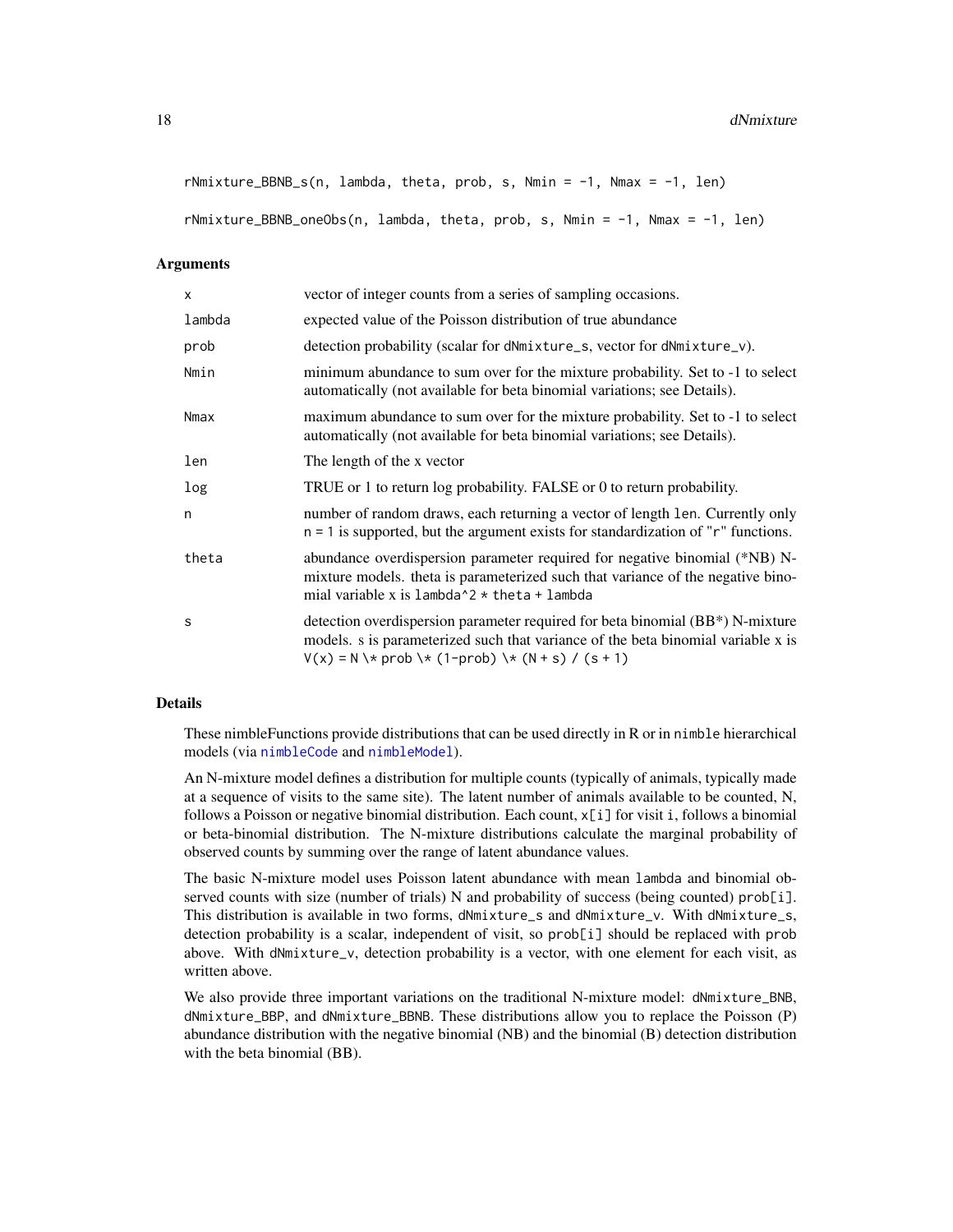#### dNmixture 19

# NOTE: These variants should work but are considered to be in development. Their function names, parameter names, and implementations are subject to change. Use with caution while this message is present. Please contact the authors on the nimble-users listserv if you have any questions. dNmixture\_v and dNmixture\_s are *not* considered to be in development.

Binomial-negative binomial: BNB N-mixture models use a binomial distribution for detection and a negative binomial distribution for abundance with scalar overdispersion parameter theta (0-Inf). We parameterize such that the variance of the negative binomial is  $lambda^2 *$  theta + lambda, so large theta indicates a large amount of overdisperison in abundance. The BNB is available in three suffixed forms: dNmixture\_BNB\_v is used if prob varies between observations, dNmixture\_BNB\_s is used if prob is scalar (constant across observations), and dNmixture\_BNB\_oneObs is used if only one observation is available at the site (so both x and prob are scalar).

Beta-binomial-Poisson: BBP N-mixture uses a beta binomial distribution for detection probabilities and a Poisson distribution for abundance. The beta binomial distribution has scalar overdispersion parameter s (0-Inf). We parameterize such that the variance of the beta binomial is N  $\forall$  prob  $\forall$  (1-prob)  $\forall$  (N + s) / (s + 1), with greater s indicating less variance (greater-thanbinomial relatedness between observations at the site) and s -> 0 indicating the binomial. The BBP is available in three suffixed forms: dNmixture\_BBP\_v is used if prob varies between observations, dNmixture\_BBP\_s is used if prob is scalar (constant across observations), and dNmixture\_BBP\_oneObs is used if only one observation is available at the site (so both x and prob are scalar).

Beta-binomial-negative-binomial: dNmixture BBNB is available using a negative binomial abundance distribution and a beta binomial detection distribution. dNmixture\_BBNB is available with \_s, \_v, and \_oneObs suffixes as above and requires both arguments s and theta as parameterized above.

The distribution dNmixture\_oneObs is not provided as the probability given by the traditional Nmixture distribution for length(x) = 1 is equivalent to dpois(prob  $*$  lambda).

For more explanation, see package vignette (vignette ("Introduction\_to\_nimbleEcology")).

Compared to writing nimble models with a discrete latent state of abundance N and a separate scalar datum for each count, use of these distributions allows one to directly sum (marginalize) over the discrete latent state N and calculate the probability of all observations for a site jointly.

If one knows a reasonable range for summation over possible values of N, the start and end of the range can be provided as Nmin and Nmax. Otherwise one can set both to -1, in which case values for Nmin and Nmax will be chosen based on the 0.0001 and 0.9999 quantiles of the marginal distributions of each count, using the minimum over counts of the former and the maximum over counts of the latter.

The summation over N uses the efficient method given by Meehan et al. (2020). See Appendix B for the algorithm.

These are nimbleFunctions written in the format of user-defined distributions for NIMBLE's extension of the BUGS model language. More information can be found in the NIMBLE User Manual at [https://r-nimble.org.](https://r-nimble.org)

When using these distributions in a nimble model, the left-hand side will be used as x, and the user should not provide the log argument.

For example, in nimble model code,

observedCounts[i,1:T] ~ dNmixture\_v(lambda[i],prob[i,1:T],Nmin,Nmax,T)

declares that the observedCounts $[i, 1:T]$  (observed counts for site i, for example) vector follows an N-mixture distribution with parameters as indicated, assuming all the parameters have been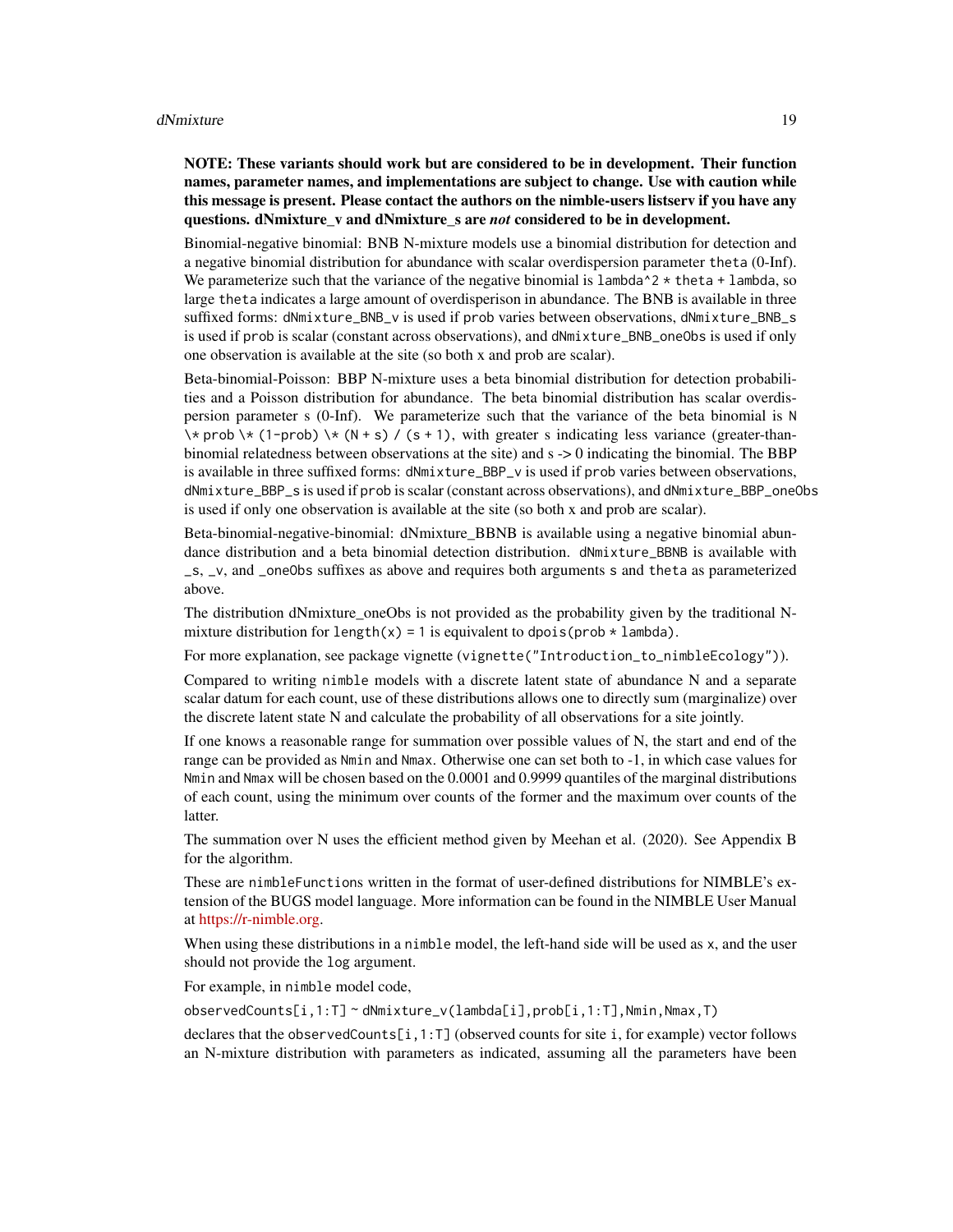declared elsewhere in the model. As above, lambda[i] is the mean of the abundance distribution at site i, prob[i,1:T] is a vector of detection probabilities at site i, and T is the number of observation occasions. This will invoke (something like) the following call to dNmixture\_v when nimble uses the model such as for MCMC:

dNmixture\_v(observedCounts[i,1:T],lambda[i],prob[i,1:T],Nmin,Nmax,T,log = TRUE)

If an algorithm using a nimble model with this declaration needs to generate a random draw for observedCounts[1:T], it will make a similar invocation of  $rNmixture_v$ , with  $n = 1$ .

If the observation probabilities are visit-independent, one would use:

observedCounts[1:T] ~ dNmixture\_s(observedCounts[i,1:T],lambda[i],prob[i],Nmin,Nmax,T)

#### Value

For dNmixture\_s and dNmixture\_v: the probability (or likelihood) or log probability of observation vector x.

For rNmixture\_s and rNmixture\_v: a simulated detection history, x.

#### Author(s)

Ben Goldstein, Lauren Ponisio, and Perry de Valpine

# References

D. Turek, P. de Valpine and C. J. Paciorek. 2016. Efficient Markov chain Monte Carlo sampling for hierarchical hidden Markov models. Environmental and Ecological Statistics 23:549–564. DOI 10.1007/s10651-016-0353-z

Meehan, T. D., Michel, N. L., & Rue, H. (2020). Estimating Animal Abundance with N-Mixture Models Using the R—INLA Package for R. Journal of Statistical Software, 95(2). https://doi.org/10.18637/jss.v095.i02

#### See Also

For occupancy models dealing with detection/nondetection data, see [dOcc](#page-20-1). For dynamic occupancy, see [dDynOcc](#page-8-1).

```
# Set up constants and initial values for defining the model
len <- 5 # length of dataset
dat \leq c(1,2,0,1,5) # A vector of observations
lambda <- 10 # mean abundance
prob \leq c(0.2, 0.3, 0.2, 0.1, 0.4) # A vector of detection probabilities
# Define code for a nimbleModel
nc <- nimbleCode({
  x[1:5] ~ dNmixture_v(lambda, prob = prob[1:5],
                        Nmin = -1, Nmax = -1, len = 5)
  lambda ~ ~ ~ dunif(0, 1000)
   for (i in 1:5) {
```
<span id="page-19-0"></span>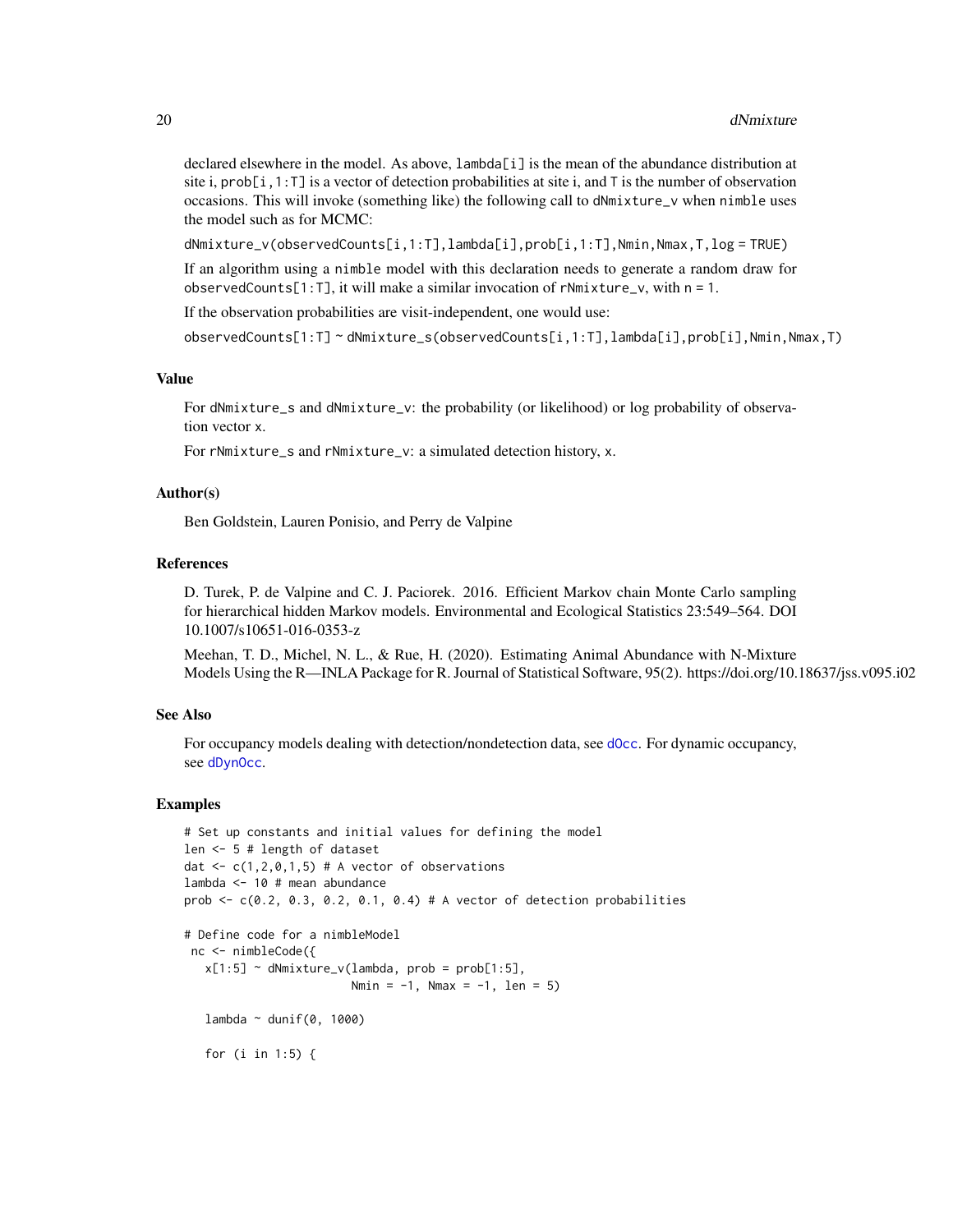```
dOcc 21
```

```
prob[i] \sim dunif(0, 1)
  }
})
# Build the model
nmix <- nimbleModel(nc,
                    data = list(x = dat),inits = list(lambda = lambda,
                                 prob = prob))
# Calculate log probability of data from the model
nmix$calculate()
# Use the model for a variety of other purposes...
```
<span id="page-20-1"></span>dOcc *Occupancy distribution suitable for use in* nimble *models*

#### Description

 $\text{d}$ Occ $\text{-}$   $\star$  and rOcc $\text{-}$  $\star$  provide occupancy model distributions that can be used directly from R or in nimble models.

#### Usage

```
dOcc_s(x, probeOcc, probeLet, len = 0, log = 0)dOcc_v(x, probeOcc, probefect, len = 0, log = 0)rOcc_s(n, probOcc, probDetect, len = 0)
rOcc_v(n, probOcc, probDetect, len = 0)
```
# Arguments

| X          | detection/non-detection vector of 0s (not detected) and 1s (detected).                                                                                                   |
|------------|--------------------------------------------------------------------------------------------------------------------------------------------------------------------------|
| prob0cc    | occupancy probability (scalar).                                                                                                                                          |
| probDetect | detection probability (scalar for docc_s, vector for docc_v).                                                                                                            |
| len        | length of detection/non-detection vector (see below).                                                                                                                    |
| log        | TRUE or 1 to return log probability. FALSE or 0 to return probability.                                                                                                   |
| n          | number of random draws, each returning a vector of length 1en. Currently only<br>$n = 1$ is supported, but the argument exists for standardization of " $r$ " functions. |

### Details

These nimbleFunctions provide distributions that can be used directly in R or in nimble hierarchical models (via [nimbleCode](#page-0-0) and [nimbleModel](#page-0-0)).

The probability of observation vector x depends on occupancy probability, probOcc, and detection probability, probDetect or probDetect[1:T].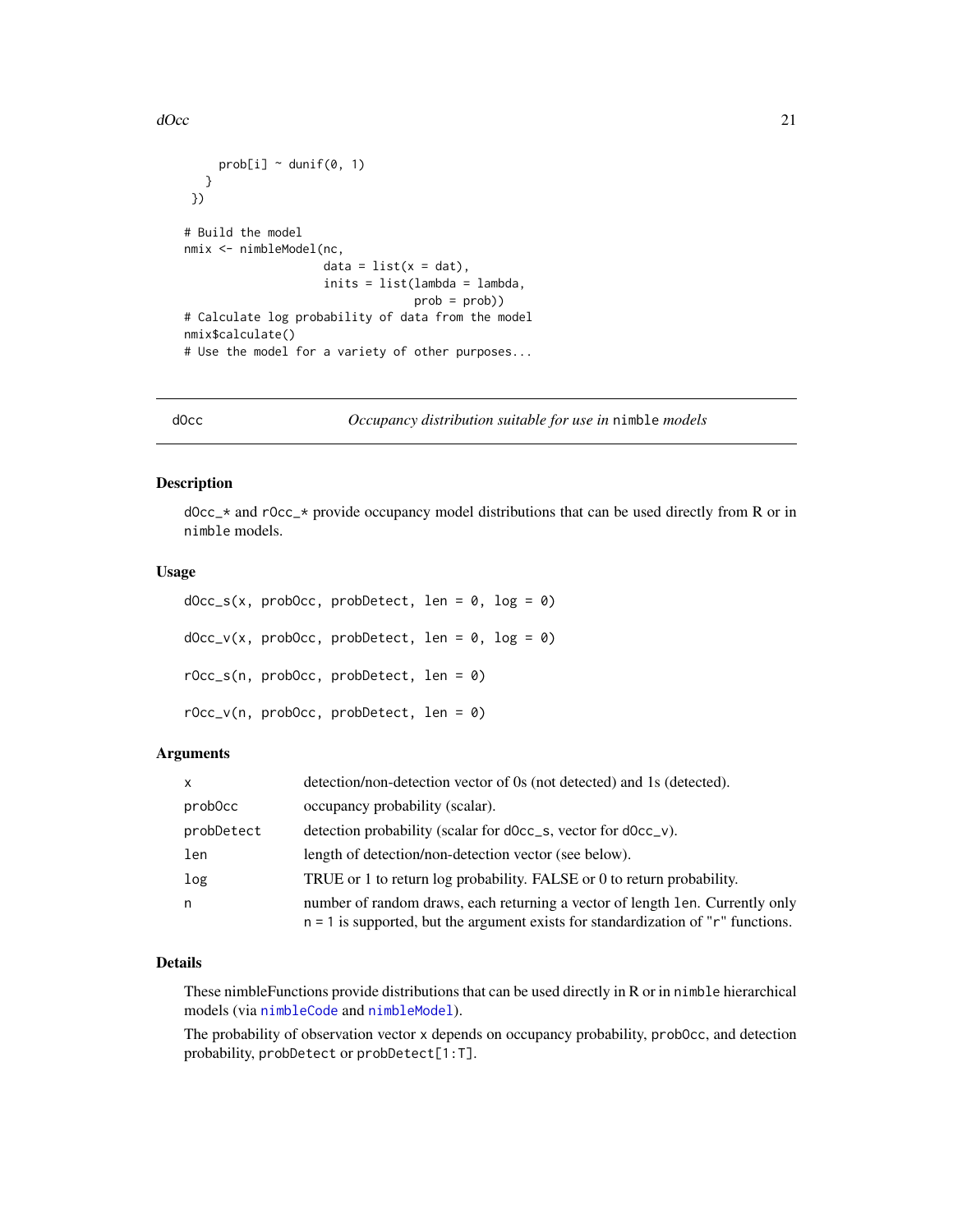<span id="page-21-0"></span>The letter following the 'dOcc\_' indicates whether detection probability is scalar (s, meaning probDetect is detection probability for every  $x[t]$  or vector (v, meaning prob $\Delta$ betect [t] is detection probability for  $x[t]$ ).

When used directly from R, the len argument to  $\text{d}$ Occ<sub>\_\*</sub> is not necessary. It will default to the length of x. When used in nimble model code (via nimbleCode), len must be provided (even though it may seem redundant).

For more explanation, see package vignette (vignette ("Introduction\_to\_nimbleEcology")).

Compared to writing nimble models with a discrete latent state for true occupancy status and a separate scalar datum for each observation, use of these distributions allows one to directly sum (marginalize) over the discrete latent state and calculate the probability of all observations from one site jointly.

These are nimbleFunctions written in the format of user-defined distributions for NIMBLE's extension of the BUGS model language. More information can be found in the NIMBLE User Manual at [https://r-nimble.org.](https://r-nimble.org)

When using these distributions in a nimble model, the left-hand side will be used as x, and the user should not provide the log argument.

For example, in nimble model code,

detections[i,1:T] ~ dOcc\_s(occupancyProbability,detectionProbability,T)

declares that detections[i,1:T] (detection history at site i, for example) follows an occupancy distribution with parameters as indicated, assuming all the parameters have been declared elsewhere in the model. This will invoke (something like) the following call to dOcc\_s when nimble uses the model such as for MCMC:

dOcc\_s(detections[i,1:T],occupancyProbability,detectionProbability,len = T,log = TRUE)

If an algorithm using a nimble model with this declaration needs to generate a random draw for detections[i,1:T], it will make a similar invocation of  $r$ Occ\_s, with  $n = 1$ .

If the detection probabilities are time-dependent, use:

detections[i,1:T] ~ dOcc\_v(occupancyProbability,detectionProbability[1:T],len = T)

#### Value

For dOcc\_\*: the probability (or likelihood) or log probability of observation vector x.

For rOcc\_\*: a simulated detection history, x.

#### Author(s)

Ben Goldstein, Perry de Valpine, and Lauren Ponisio

# See Also

For dynamic occupancy models, see documentation for [dDynOcc](#page-8-1).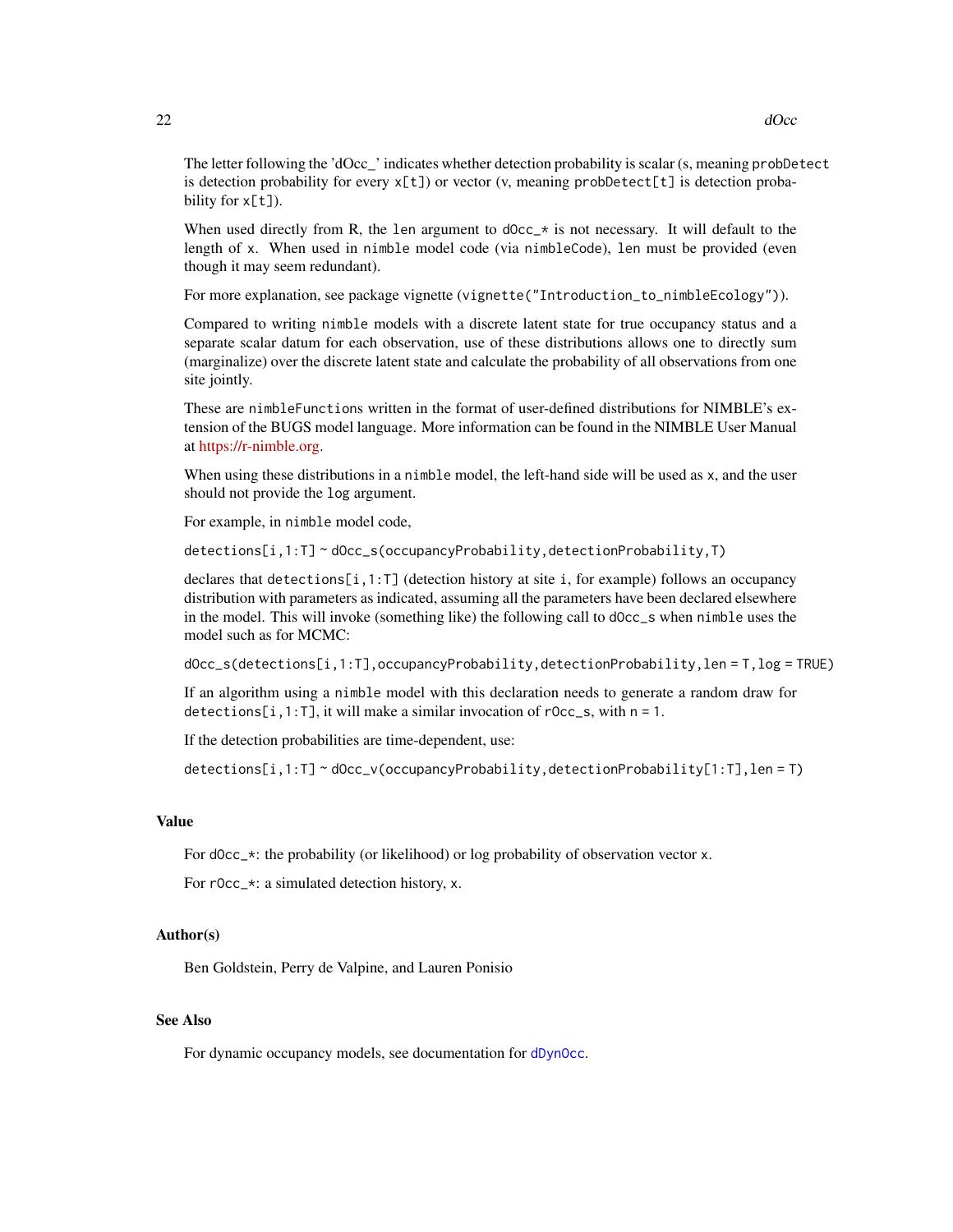# <span id="page-22-0"></span>nimNmixPois\_logFac 23

#### Examples

```
# Set up constants and initial values for defining the model
dat \leq c(1,1,0,0) # A vector of observations
prob0cc \le -0.6probDetect <- 0.4
# Define code for a nimbleModel
nc <- nimbleCode({
  x[1:4] ~ dOcc_s(probOcc, probDetect, len = 4)
  probOcc \sim dunif(0,1)
  probDetect ~\sim dunif(0,1)
})
# Build the model, providing data and initial values
Occ_model <- nimbleModel(nc, data = list(x = dat),
                         inits = list(probe0c = probe0c,
                                       probDetect = probDetect))
# Calculate log probability of data from the model
Occ_model$calculate()
# Use the model for a variety of other purposes...
```
nimNmixPois\_logFac *Helper function for fast N-mixture calculation*

#### Description

Helper function for fast N-mixture calculation

# Usage

```
nimNmixPois_logFac(numN, ff)
```
# Arguments

| numN | first argument for helper function nimNmixPois_logFac, representing the num-<br>ber of indices in the truncated sum for the N-mixture.        |
|------|-----------------------------------------------------------------------------------------------------------------------------------------------|
| ff   | second argument for helper function nimNmixPois_logFac, a derived vector of<br>units calculated partway through the fast N-mixture algorithm. |

# Details

This is a helper function for the fast N-mixture calculation. It runs an iterative calculation present in all N-mixture varieties. It doesn't have an interpretation outside of that context.

# See Also

[dNmixture](#page-15-1)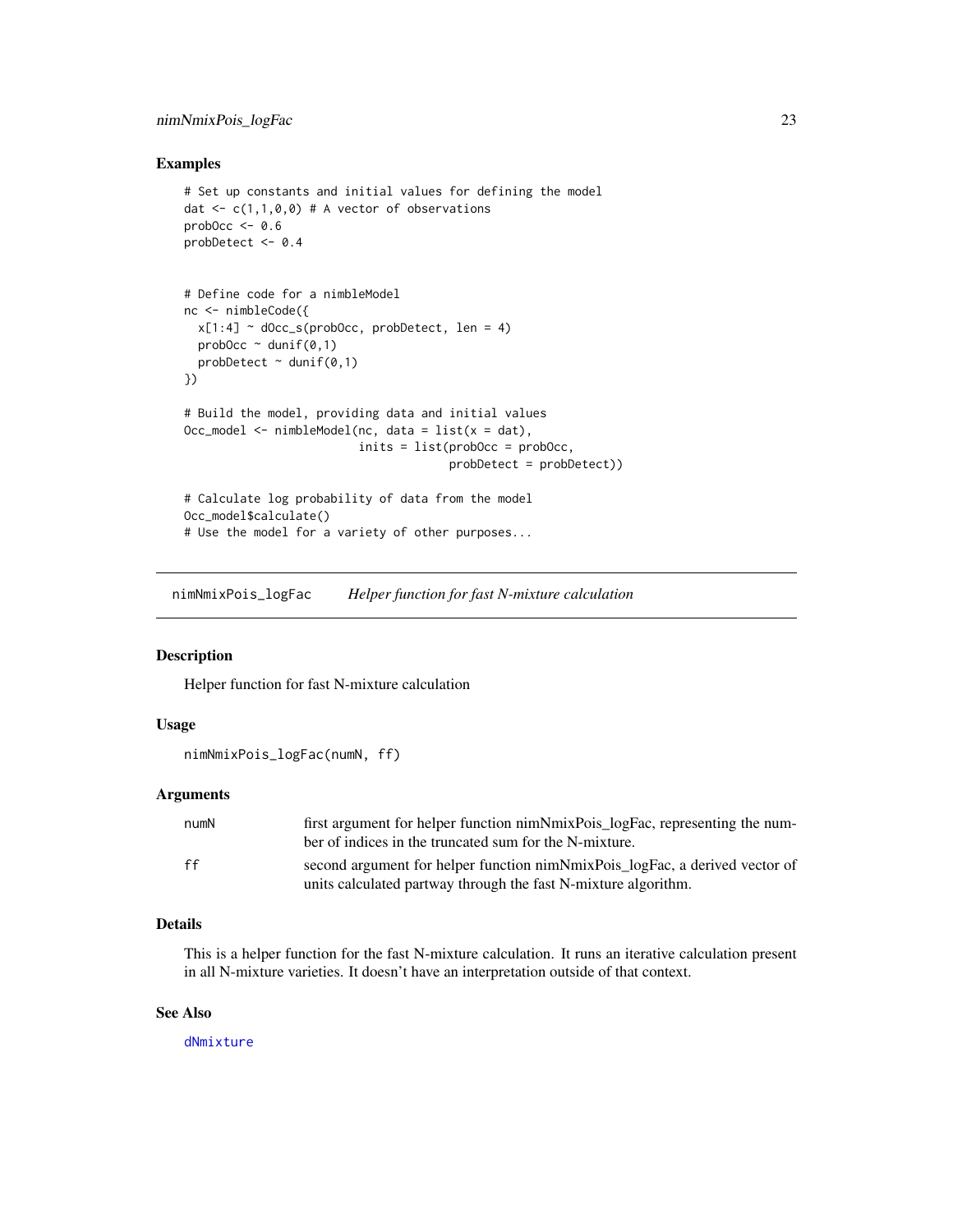# <span id="page-23-0"></span>Index

```
dBetaBinom, 2
dBetaBinom_One (dBetaBinom), 2
dCJS, 3, 8, 15
dCJS_ss (dCJS), 3
dCJS_sv (dCJS), 3
dCJS_vs (dCJS), 3
dCJS_vv (dCJS), 3
dDHMM, 5, 6, 15
dDHMMo, 15
dDHMMo (dDHMM), 6
dDynOcc, 9, 20, 22
dDynOcc_ssm (dDynOcc), 9
dDynOcc_sss (dDynOcc), 9
dDynOcc_ssv (dDynOcc), 9
dDynOcc_svm (dDynOcc), 9
dDynOcc_svs (dDynOcc), 9
dDynOcc_svv (dDynOcc), 9
dDynOcc_vsm (dDynOcc), 9
dDynOcc_vss (dDynOcc), 9
dDynOcc_vsv (dDynOcc), 9
dDynOcc_vvm (dDynOcc), 9
dDynOcc_vvs (dDynOcc), 9
dDynOcc_vvv (dDynOcc), 9
dHMM, 5, 8, 13
dHMMo, 8
dHMMo (dHMM), 13
dNmixture, 3, 16, 23
dNmixture_BBNB_oneObs (dNmixture), 16
dNmixture_BBNB_s (dNmixture), 16
dNmixture_BBNB_v (dNmixture), 16
dNmixture_BBP_oneObs (dNmixture), 16
dNmixture_BBP_s (dNmixture), 16
dNmixture_BBP_v (dNmixture), 16
dNmixture_BNB_oneObs (dNmixture), 16
dNmixture_BNB_s (dNmixture), 16
dNmixture_BNB_v (dNmixture), 16
dNmixture_s (dNmixture), 16
dNmixture_v (dNmixture), 16
dOcc, 12, 20, 21
```
dOcc\_s *(*dOcc*)*, [21](#page-20-0) dOcc\_v *(*dOcc*)*, [21](#page-20-0) nimBetaFun *(*dBetaBinom*)*, [2](#page-1-0) nimbleCode, *[3,](#page-2-0) [4](#page-3-0)*, *[7](#page-6-0)*, *[11](#page-10-0)*, *[14](#page-13-0)*, *[18](#page-17-0)*, *[21](#page-20-0)* nimbleModel, *[3,](#page-2-0) [4](#page-3-0)*, *[7](#page-6-0)*, *[11](#page-10-0)*, *[14](#page-13-0)*, *[18](#page-17-0)*, *[21](#page-20-0)* nimNmixPois\_logFac, [23](#page-22-0) rBetaBinom *(*dBetaBinom*)*, [2](#page-1-0) rBetaBinom\_One *(*dBetaBinom*)*, [2](#page-1-0) rCJS\_ss *(*dCJS*)*, [3](#page-2-0) rCJS\_sv *(*dCJS*)*, [3](#page-2-0) rCJS\_vs *(*dCJS*)*, [3](#page-2-0) rCJS\_vv *(*dCJS*)*, [3](#page-2-0) rDHMM *(*dDHMM*)*, [6](#page-5-0) rDHMMo *(*dDHMM*)*, [6](#page-5-0) rDynOcc\_ssm *(*dDynOcc*)*, [9](#page-8-0) rDynOcc\_sss *(*dDynOcc*)*, [9](#page-8-0) rDynOcc\_ssv *(*dDynOcc*)*, [9](#page-8-0) rDynOcc\_svm *(*dDynOcc*)*, [9](#page-8-0) rDynOcc\_svs *(*dDynOcc*)*, [9](#page-8-0) rDynOcc\_svv *(*dDynOcc*)*, [9](#page-8-0) rDynOcc\_vsm *(*dDynOcc*)*, [9](#page-8-0) rDynOcc\_vss *(*dDynOcc*)*, [9](#page-8-0) rDynOcc\_vsv *(*dDynOcc*)*, [9](#page-8-0) rDynOcc\_vvm *(*dDynOcc*)*, [9](#page-8-0) rDynOcc\_vvs *(*dDynOcc*)*, [9](#page-8-0) rDynOcc\_vvv *(*dDynOcc*)*, [9](#page-8-0) rHMM *(*dHMM*)*, [13](#page-12-0) rHMMo *(*dHMM*)*, [13](#page-12-0) rNmixture\_BBNB\_oneObs *(*dNmixture*)*, [16](#page-15-0) rNmixture\_BBNB\_s *(*dNmixture*)*, [16](#page-15-0) rNmixture\_BBNB\_v *(*dNmixture*)*, [16](#page-15-0) rNmixture\_BBP\_oneObs *(*dNmixture*)*, [16](#page-15-0) rNmixture\_BBP\_s *(*dNmixture*)*, [16](#page-15-0) rNmixture\_BBP\_v *(*dNmixture*)*, [16](#page-15-0) rNmixture\_BNB\_oneObs *(*dNmixture*)*, [16](#page-15-0) rNmixture\_BNB\_s *(*dNmixture*)*, [16](#page-15-0) rNmixture\_BNB\_v *(*dNmixture*)*, [16](#page-15-0) rNmixture\_s *(*dNmixture*)*, [16](#page-15-0)